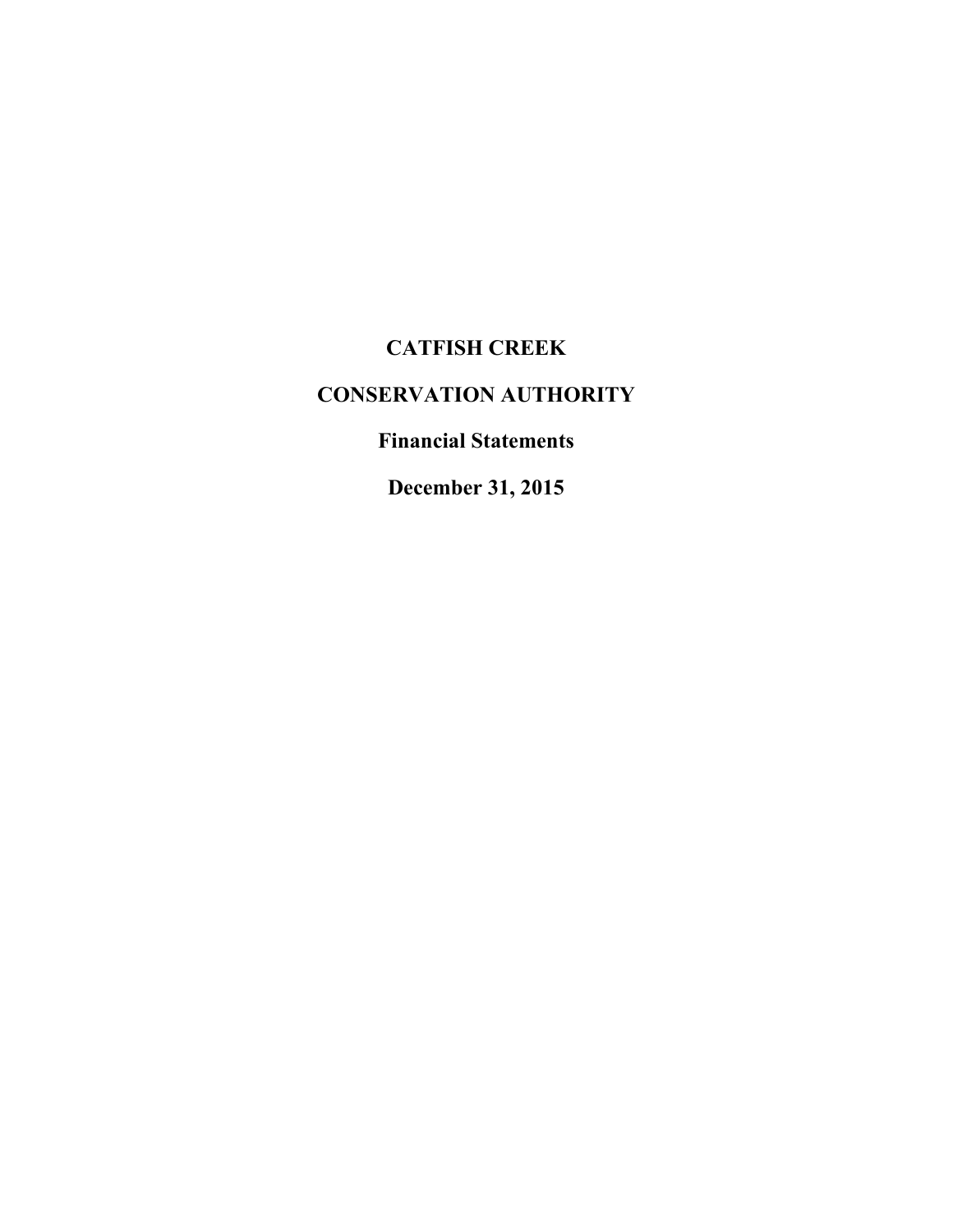# **Financial Statements**

# **Year Ended December 31, 2015**

| <b>Table of Contents</b>                     | <b>PAGE</b>    |
|----------------------------------------------|----------------|
| <b>Independent Auditors' Report</b>          | $1 - 2$        |
| <b>Statement of Financial Position</b>       | 3              |
| <b>Statement of Operations</b>               | $\overline{4}$ |
| <b>Statement of Accumulated Surplus</b>      | 5              |
| Statement of Change in Net Financial Assets  | 6              |
| <b>Statement of Cash Flows</b>               | $\overline{7}$ |
| Notes to the Financial Statements            | $8 - 15$       |
| Schedule of Internal Reserves                | 16             |
| Schedule of Program Expenditures             | 17             |
| Schedule of Other Expenditures               | 18             |
| Schedule of Administrative Expenditures      | 19             |
| Schedule of Tangible Capital Assets for 2015 | 20             |
| Schedule of Tangible Capital Assets for 2014 | 21             |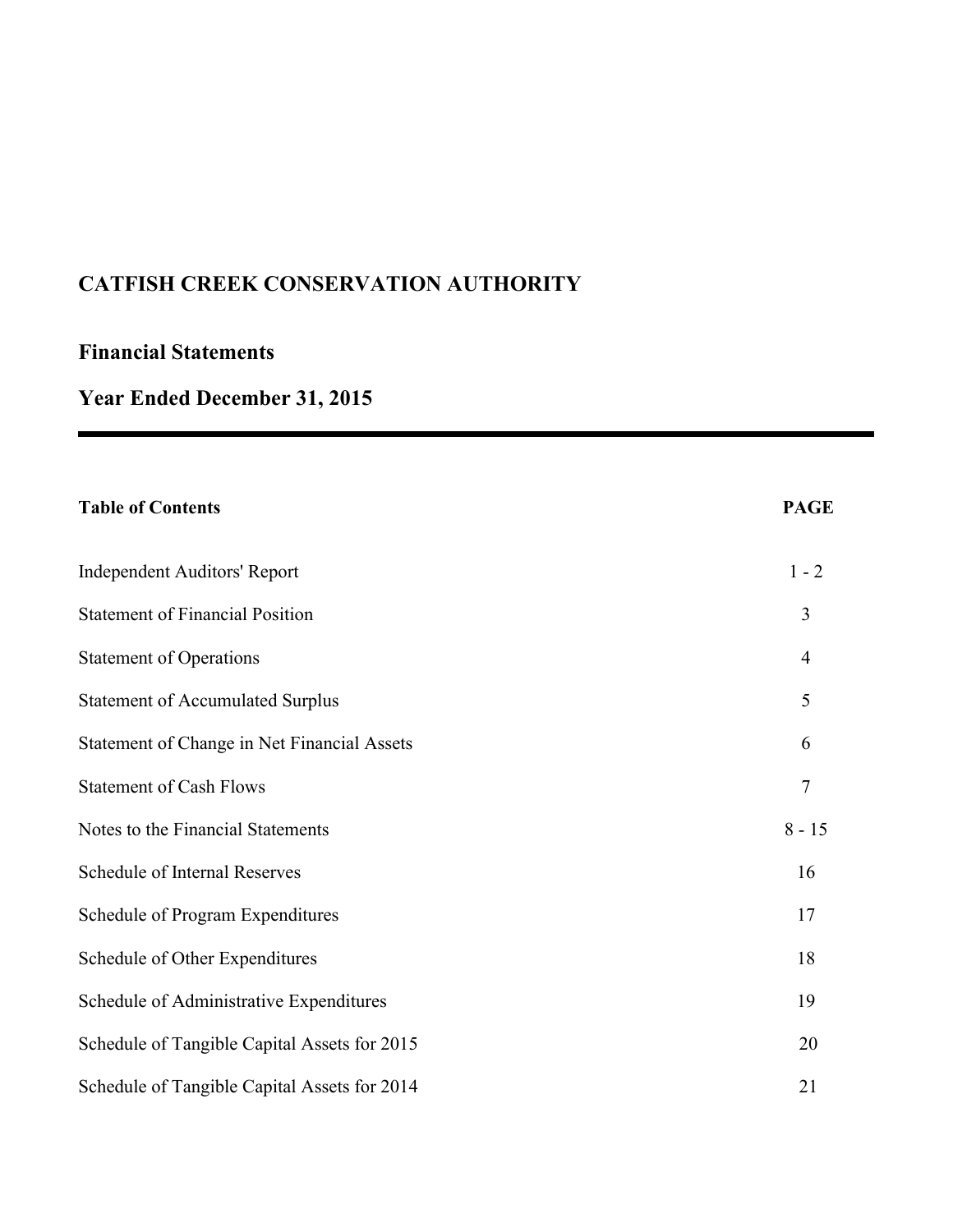

P. 519-633-0700 · F. 519-633-7009 450 Sunset Drive, St. Thomas, ON N5R 5V1

P. 519-773-9265 · F. 519-773-9683 25 John Street South, Aylmer, ON N5H 2C1

www.grahamscottenns.com

#### **INDEPENDENT AUDITORS' REPORT**

#### To the Members of **Catfish Creek Conservation Authority**:

#### **Report on the Financial Statements**

We have audited the accompanying financial statements of **Catfish Creek Conservation Authority**, which comprise the statement of financial position as at December 31, 2015, and the statements of operations, accumulated surplus, changes in net financial assets, and cash flows for the year then ended, and a summary of significant accounting policies and other explanatory information.

#### **Management's Responsibility for the Financial Statements**

Management is responsible for the preparation and fair presentation of these financial statements in accordance with Canadian accounting standards for public sector entities and for such internal control as management determines is necessary to enable the preparation of financial statements that are free from material misstatement, whether due to fraud or error.

#### **Auditor's Responsibility**

Our responsibility is to express an opinion on these financial statements based on our audit. We conducted our audit in accordance with Canadian generally accepted auditing standards. Those standards require that we comply with ethical requirements and plan and perform the audit to obtain reasonable assurance whether the financial statements are free of material misstatement.

An audit involves performing procedures to obtain audit evidence about the amounts and disclosures in the financial statements. The procedures selected depend on the auditor's judgment, including the assessment of the risks of material misstatement of the financial statements, whether due to fraud or error. In making those risk assessments, the auditor considers internal control relevant to the entity's preparation and fair presentation of the financial statements in order to design audit procedures that are appropriate in the circumstances, but not for the purpose of expressing an opinion on the effectiveness of the entity's internal control. An audit also includes evaluating the appropriateness of accounting policies used and the reasonableness of accounting estimates made by management, as well as evaluating the overall presentation of the financial statements.

We believe that the audit evidence we have obtained is sufficient and appropriate to provide a basis for our qualified audit opinion.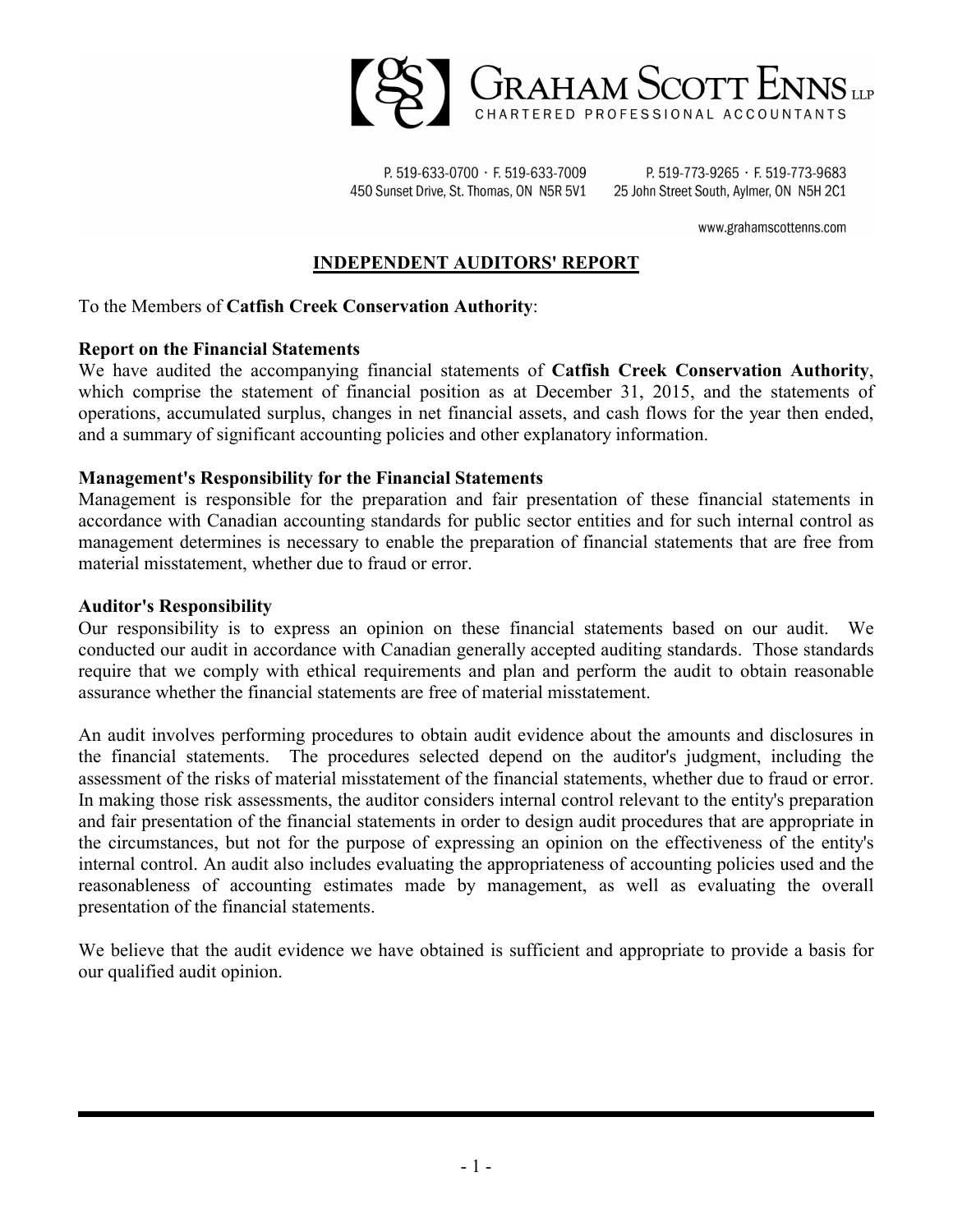

P. 519-633-0700 · F. 519-633-7009 450 Sunset Drive, St. Thomas, ON N5R 5V1

P. 519-773-9265 · F. 519-773-9683 25 John Street South, Aylmer, ON N5H 2C1

www.grahamscottenns.com

#### **INDEPENDENT AUDITORS' REPORT (CONTINUED)**

#### **Basis for Qualified Opinion**

In common with many charitable organizations, the organization derives revenue from charitable donations the completeness of which is not susceptible of satisfactory audit verification. Accordingly, our verification of these revenues was limited to the amounts recorded in the records of the organization and we were not able to determine whether any adjustments might be necessary to contributions, the annual surplus or deficit, financial assets and accumulated surplus.

#### **Qualified Opinion**

In our opinion, except for the effects of the matter described in the Basis for Qualified Opinion paragraph, the financial statements present fairly, in all material respects, the statement of financial position of **Catfish Creek Conservation Authority** as at December 31, 2015, and the statements of operations, accumulated surplus, changes in net financial assets, and cash flows for the year then ended in accordance with Canadian accounting standards for public sector entities.

**Aylmer, Ontario** *Graham Scott Enns LLP*

**January 22, 2016 CHARTERED PROFESSIONAL ACCOUNTANTS Licensed Public Accountants**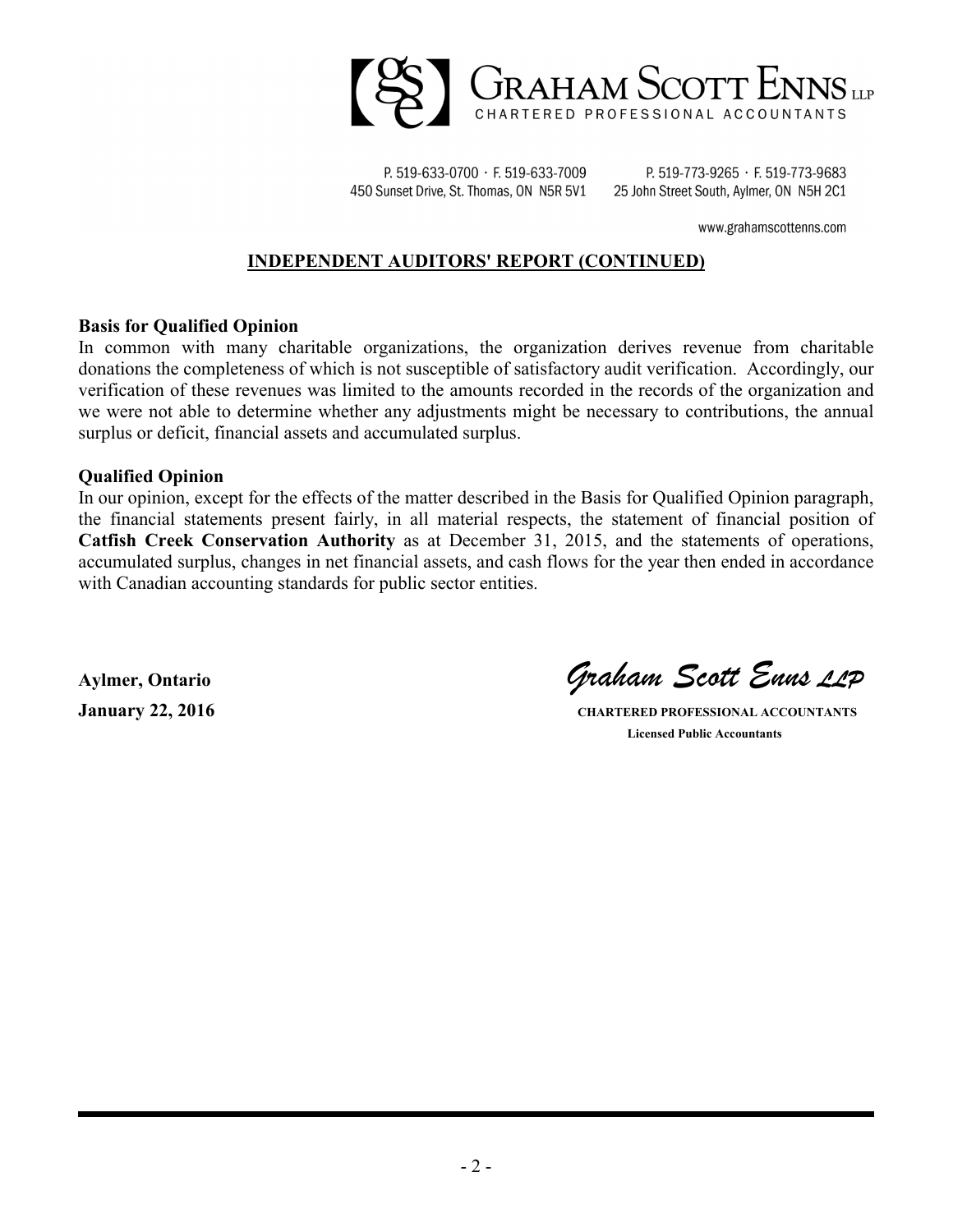# **Statement of Financial Position As At December 31, 2015**

|                                          | 2015         | 2014      |
|------------------------------------------|--------------|-----------|
|                                          | $\mathbf{s}$ | S         |
| <b>FINANCIAL ASSETS</b>                  |              |           |
| Cash                                     | 126,268      | 185,964   |
| Term deposits (Note 2)                   | 408,453      | 403,461   |
| Accounts receivable                      | 167,577      | 80,430    |
|                                          | 702,298      | 669,855   |
| <b>LIABILITIES</b>                       |              |           |
| Accounts payable and accrued liabilities | 45,682       | 24,993    |
| Deferred revenues (Note 4)               | 69,544       | 65,475    |
| <b>TOTAL LIABILITIES</b>                 | 115,226      | 90,468    |
| <b>NET FINANCIAL ASSETS</b>              | 587,072      | 579,387   |
| <b>NON-FINANCIAL ASSETS</b>              |              |           |
| Tangible capital assets (Pages 20 ad 21) | 1,526,124    | 1,517,074 |
| <b>ACCUMULATED SURPLUS (NOTE 5)</b>      | 2,113,196    | 2,096,461 |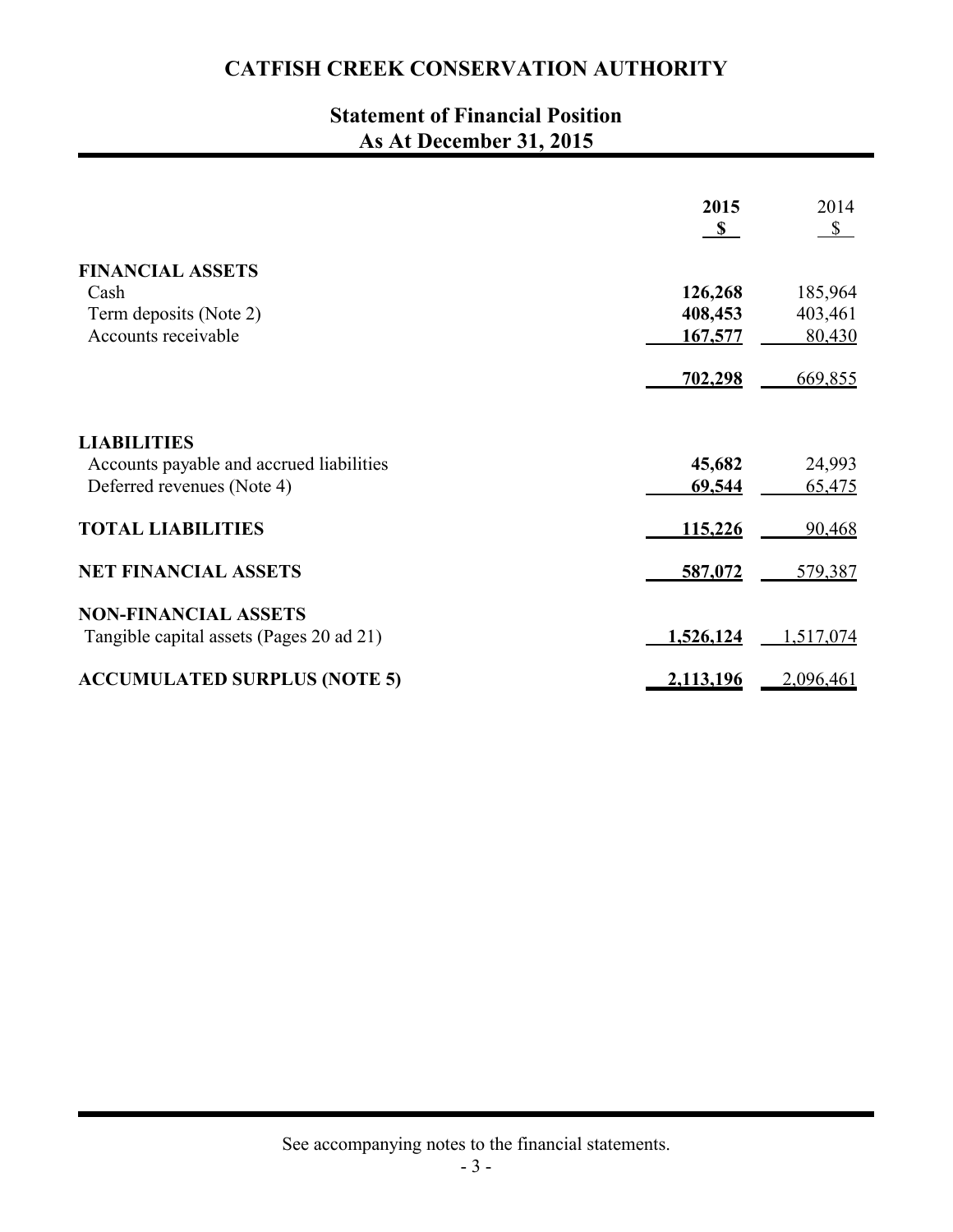# **Statement of Operations Year Ended December 31, 2015**

|                                                 | 2015<br><b>Budget</b>    | 2015<br><b>Actual</b> | 2014<br>Actual |
|-------------------------------------------------|--------------------------|-----------------------|----------------|
|                                                 | (Unaudited-Note 7)<br>\$ | S                     | $\mathbb{S}$   |
|                                                 |                          |                       |                |
| <b>REVENUES</b>                                 |                          |                       |                |
| Camping and day use                             | 495,950                  | 518,446               | 496,061        |
| Municipal levies (Note 6)                       | 275,559                  | 258,168               | 249,222        |
| Federal grants                                  | 23,300                   | 142,080               | 129,515        |
| Other provincial grants                         | 147,051                  | 118,741               | 87,871         |
| Donations and sponsorships                      | 26,970                   | 90,140                | 193,392        |
| Ministry of Natural Resource grants             | 79,835                   | 79,835                | 79,835         |
| Other grants and revenue                        | 90,427                   | 67,010                | 59,390         |
| Ontario and Federal works programs              | 10,000                   | 25,669                | 43,164         |
| Interest                                        |                          | 5,227                 | 5,992          |
| Tree planting                                   |                          | 3,985                 | 4,595          |
|                                                 | 1,149,092                | 1,309,301             | 1,349,037      |
| <b>EXPENDITURES (NOTE 13)</b>                   |                          |                       |                |
| Camping and day use (Page 18)                   | 488,991                  | 491,274               | 472,727        |
| Program expenditures (Page 17)                  | 464,035                  | 379,942               | 374,884        |
| Special projects, surveys and studies (Page 18) | 102,959                  | 241,712               | 117,600        |
| Administrative expenditures (Page 19)           | 157,905                  | 145,736               | 153,566        |
| Amortization (Page 20 and 21)                   | 33,803                   | 33,803                | 33,893         |
| Acquisition of small tools and equipment        |                          | 387                   | 1,089          |
| Motor Pool (Page 18)                            | 65,990                   | (288)                 | 2,737          |
|                                                 | 1,313,683                | 1,292,566             | 1,156,496      |
| <b>SURPLUS (DEFICIT) FOR THE YEAR</b>           | (164, 591)               | <u>16,735</u>         | <u>192,541</u> |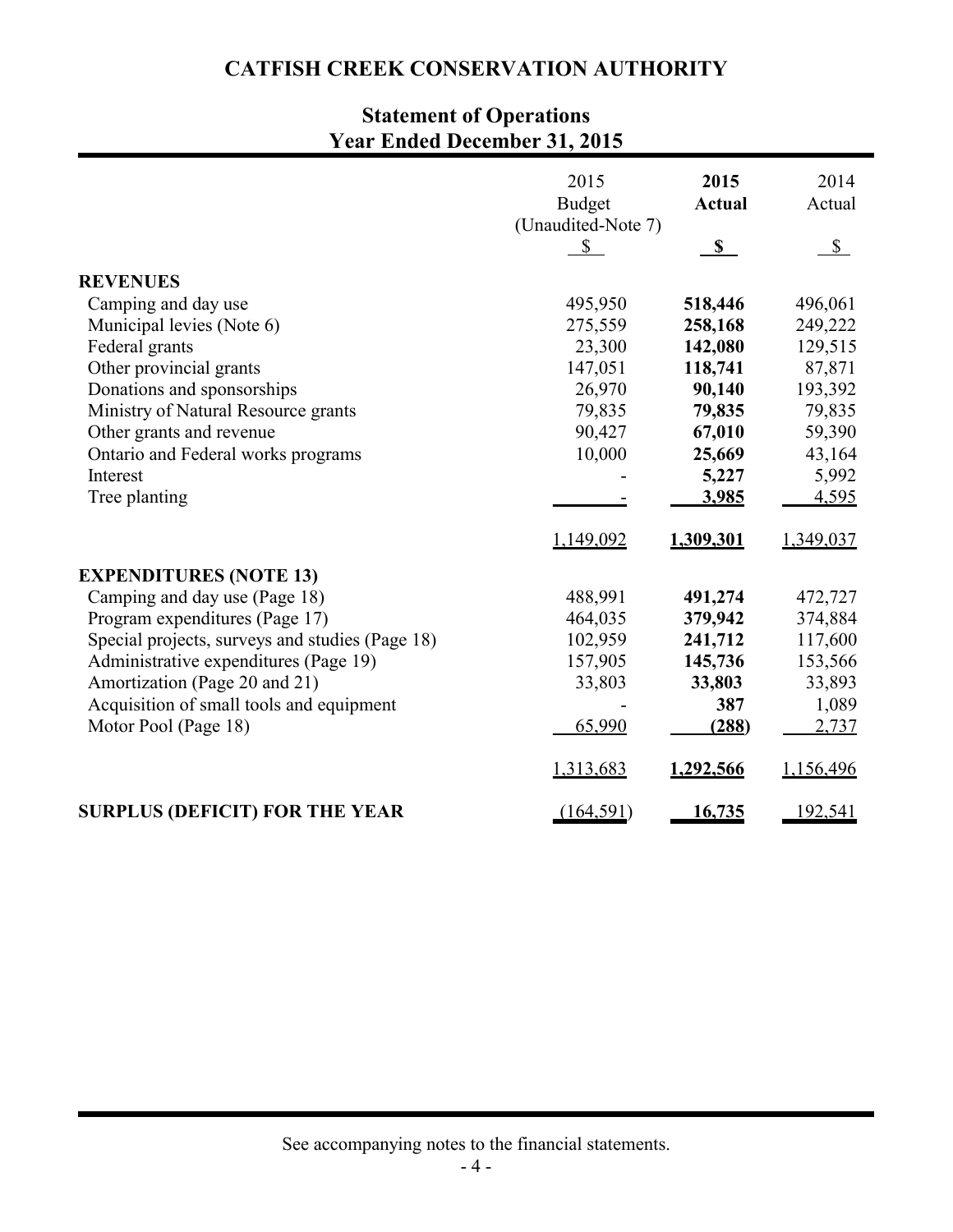# **Statement of Accumulated Surplus Year Ended December 31, 2015**

|                                   | 2015      | 2014<br>$\frac{\S}{}$ |
|-----------------------------------|-----------|-----------------------|
| <b>BALANCE, BEGINNING OF YEAR</b> | 2,096,461 | 1,903,920             |
| Surplus for the year              | 16,735    | 192,541               |
| <b>BALANCE, END OF YEAR</b>       | 2,113,196 | 2,096,461             |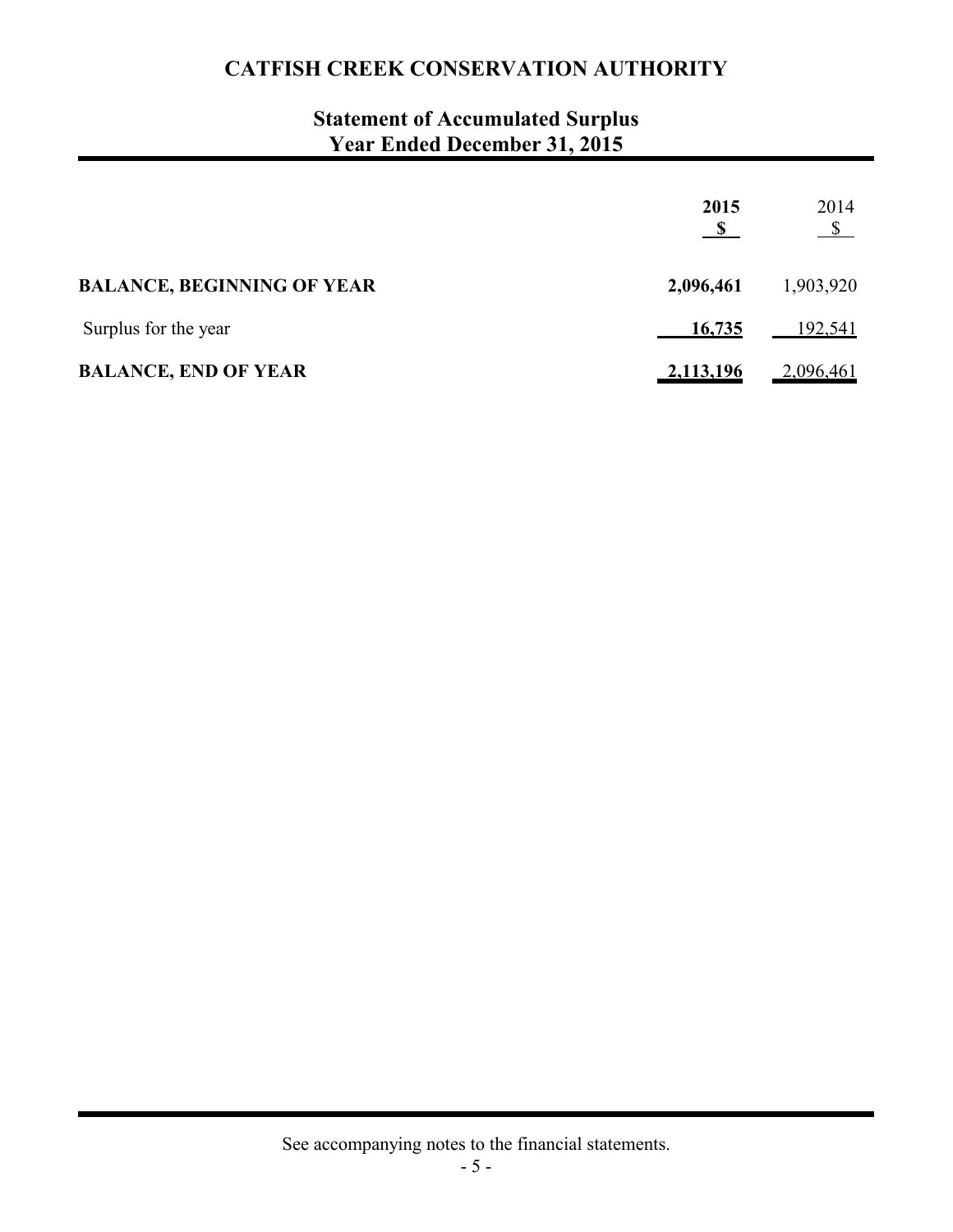# **Statement of Change in Net Financial Assets Year Ended December 31, 2015**

|                                                                                   | 2015                                | 2015                | 2014                 |
|-----------------------------------------------------------------------------------|-------------------------------------|---------------------|----------------------|
|                                                                                   | <b>Budget</b><br>(Unaudited-Note 7) | <b>Actual</b>       | Actual               |
|                                                                                   |                                     | S,                  | $\mathbb{S}$         |
| <b>ANNUAL SURPLUS (DEFICIT)</b>                                                   | (164, 591)                          | 16,735              | 192,541              |
| Amortization of tangible capital assets<br>Acquisition of tangible capital assets | 33,803                              | 33,803<br>(42, 853) | 33,893<br>(286, 333) |
| <b>CHANGE IN NET FINANCIAL ASSETS</b>                                             | (130, 788)                          | 7,685               | (59, 899)            |
| NET FINANCIAL ASSETS, BEGINNING OF YEAR                                           | 579,387                             | 579,387             | 639,286              |
| <b>NET FINANCIAL ASSETS, END OF YEAR</b>                                          | 448,599                             | 587,072             | 579,387              |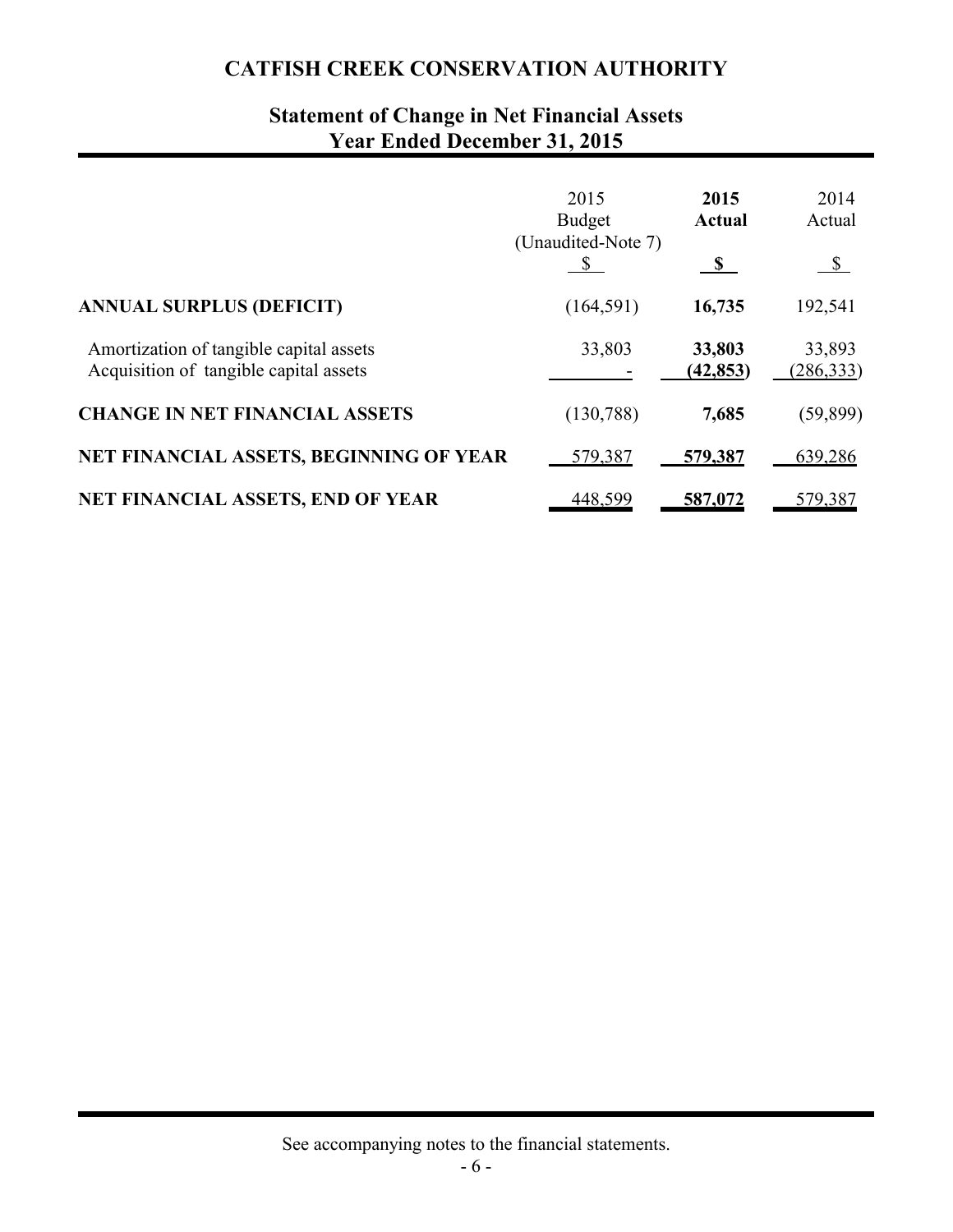# **Statement of Cash Flows Year Ended December 31, 2015**

|                                                                                                                                      | 2015<br>$\mathbf{s}$              | 2014<br>S                         |
|--------------------------------------------------------------------------------------------------------------------------------------|-----------------------------------|-----------------------------------|
| <b>CASH FLOWS FROM OPERATING ACTIVITIES</b><br>Cash receipts<br>Cash expenditures<br>Interest received                               | 1,220,994<br>(1,238,073)<br>5,227 | 1,233,916<br>(1,141,597)<br>5,992 |
|                                                                                                                                      | (11, 852)                         | 98,311                            |
| <b>CASH FLOWS FROM INVESTING ACTIVITIES</b><br>Sale (purchase) of investments                                                        | (4,991)                           | 120,039                           |
|                                                                                                                                      | (4,991)                           | 120,039                           |
| <b>CASH FLOWS FROM CAPITAL ACTIVITIES</b><br>Additions to tangible capital assets<br>Proceeds on disposal of tangible capital assets | (42, 853)                         | (286, 333)<br>3,897               |
|                                                                                                                                      | (42, 853)                         | (282, 436)                        |
| <b>NET CHANGE IN CASH DURING THE YEAR</b>                                                                                            | (59,696)                          | (64,086)                          |
| <b>CASH, BEGINNING OF YEAR</b>                                                                                                       | 185,964                           | 250,050                           |
| <b>CASH, END OF YEAR</b>                                                                                                             | 126,268                           | 185,964                           |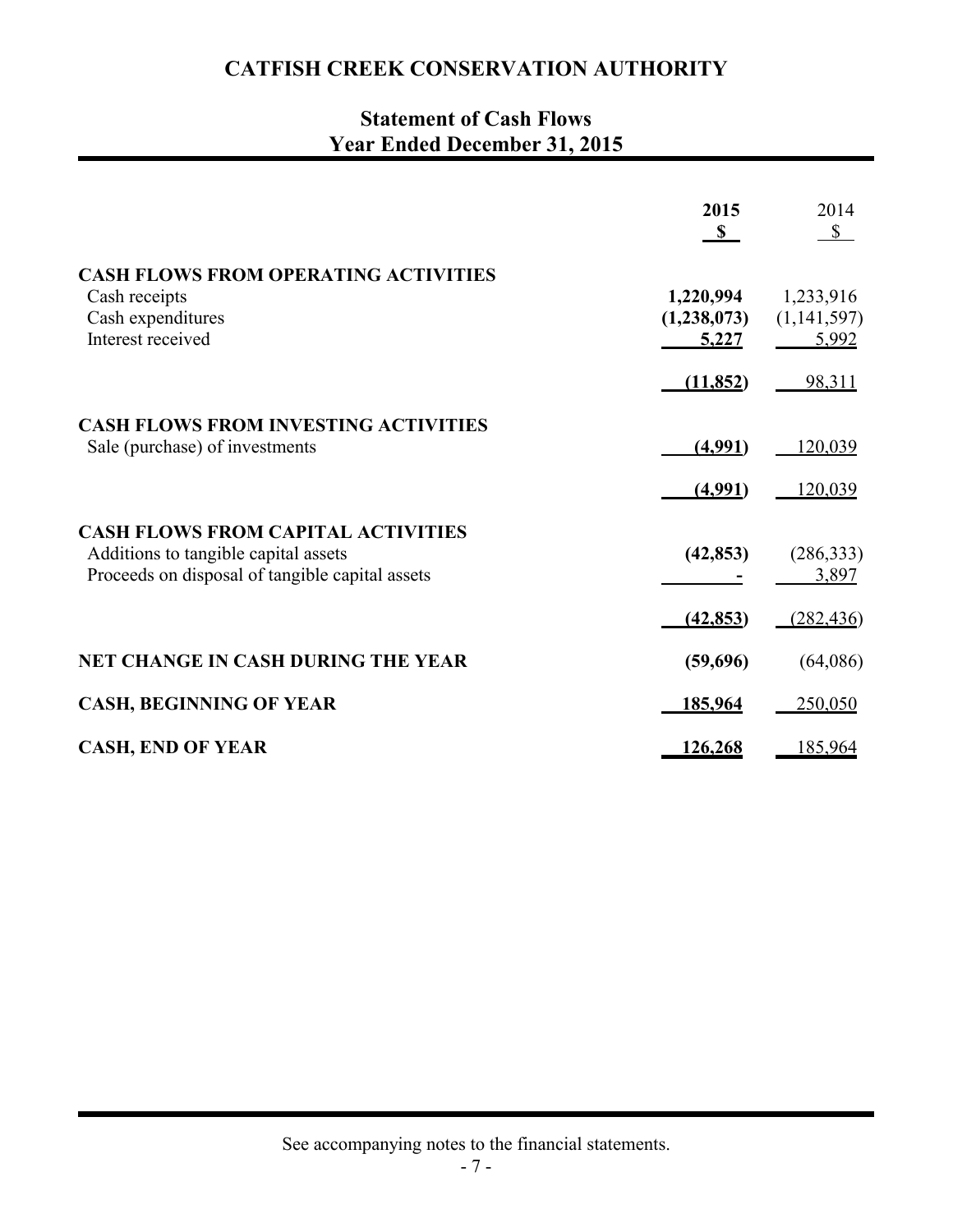### **Notes to the Financial Statements Year Ended December 31, 2015**

#### **PURPOSE OF THE ORGANIZATION**

Catfish Creek Conservation Authority (CCCA) is established under the Conservation Authorities Act of Ontario to further the conservation, restoration, development and management of natural resources, other than gas, oil, coal and minerals, for the watershed within its jurisdiction. CCCA's jurisdiction includes areas in the City of St. Thomas, the Municipality of Central Elgin, the Town of Aylmer, the Township of South-West Oxford and the Township of Malahide. The organization is also a registered charity and as such is exempt from income taxes under paragraph 149(1)(f) of the Income Tax Act.

#### **1. SUMMARY OF SIGNIFICANT ACCOUNTING POLICIES**

The financial statements of CCCA are prepared by management in accordance with Canadian generally accepted accounting principles for organizations operating in the local government sector as recommended by the Public Sector Accounting Board of Chartered Professional Accountants - Canada. Significant aspects of the accounting policies adopted by CCCA are as follows:

#### Accounting Estimates

The preparation of these financial statements in conformity with Canadian accounting standards for public sector entities requires management to make estimates and assumptions that affect the reported amount of assets and liabilities, the disclosure of contingent assets and liabilities at the date of the financial statements, and the reported amounts of revenues and expenditures during the current period. These estimates are reviewed periodically and adjustments are made to income as appropriate in the year they become known. There are no significant estimates.

#### Financial Instruments

#### *Measurement of financial instruments*

CCCA initially measures its financial assets and liabilities at fair value, except for certain non-arm's length transactions.

CCCA subsequently measures all its financial assets and financial liabilities at amortized cost, except for cash, which is measured at fair value. Changes in fair value are recognized in the statement of changes in net financial assets until they are realized, at which time they are recognized in surplus for the year.

Financial assets measured at amortized cost include term deposits and accounts receivable.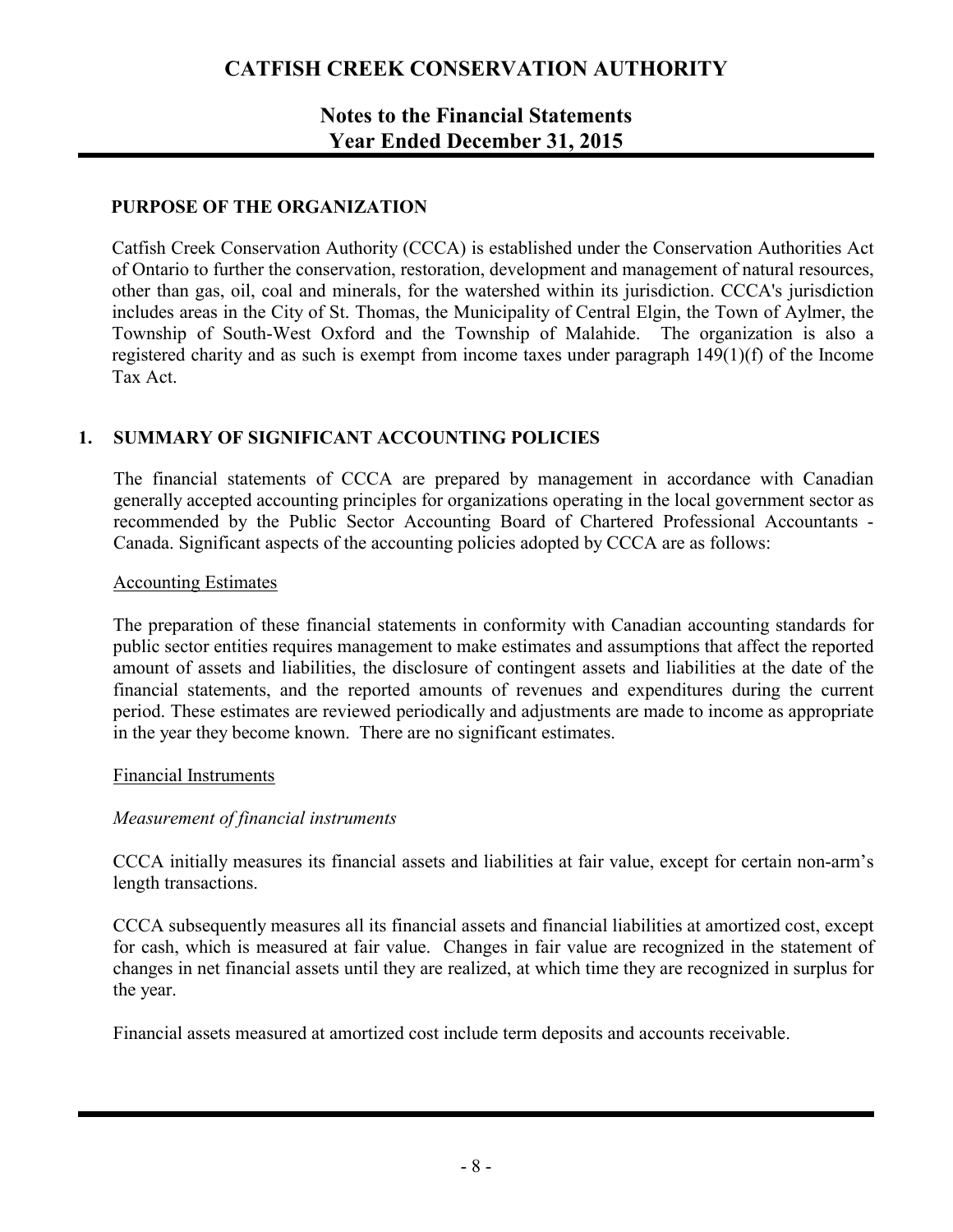### **Notes to the Financial Statements Year Ended December 31, 2015**

### **1. SUMMARY OF SIGNIFICANT ACCOUNTING POLICIES (CONTINUED)**

#### Financial Instruments (continued)

Financial liabilities measured at amortized cost include accounts payable and accrued liabilities.

Financial assets measured at fair value include cash.

#### Revenue Recognition

Municipal levy revenue is recognized in full once the Municipalities approve the levied amount.

Campground rental revenue is recognized when the campsite is used. For seasonal campground rentals the revenue is recognized over the camping season to which it relates.

Grant revenue is recognized during the period in which the corresponding expense is incurred.

Donation and sponsorship revenue is recognized when received.

Funds received that do not meet the recognition criteria are recorded as deferred revenue.

#### Classification of Expenditures

Expenditures are reported in four main categories, which follow the classifications designated by the Ministry of Natural Resources for program grants. By following these guidelines, there will be consistency of reporting by the 38 Conservation Authorities in Ontario. These are further explained as follows:

General administration expenditures include those associated with head office functions other than technical staff and associated programs.

Water and related land management expenditures include program administration, capital works for water related projects along with associated programs such as floodplain regulations, conservation services, dam operation and maintenance.

Conservation and recreation land management expenditures include capital works for recreation related projects along with associated programs such as wildlife conservation services.

Other operational expenditures include conservation areas, special employment projects, vehicles and equipment operations.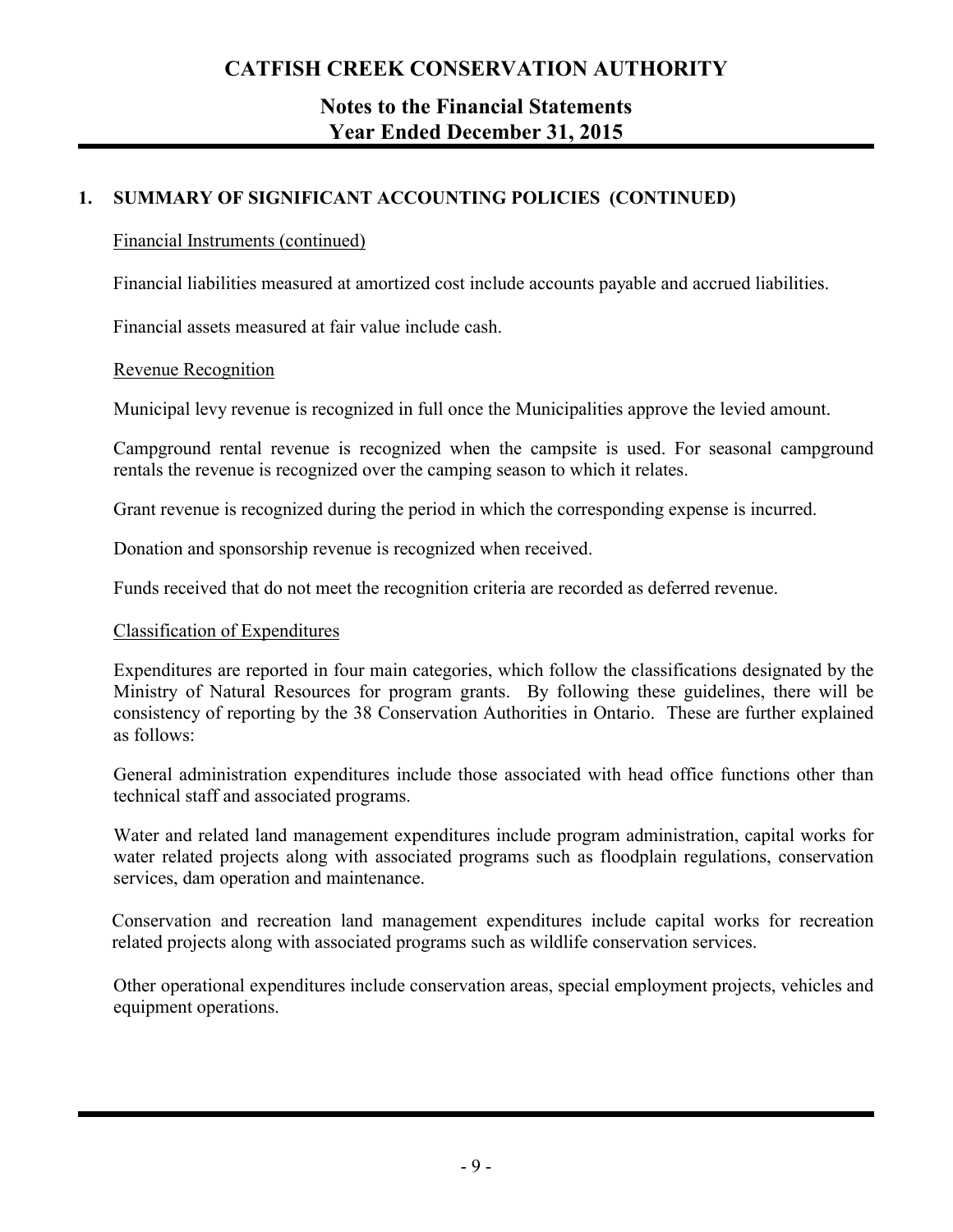### **Notes to the Financial Statements Year Ended December 31, 2015**

#### **1. SUMMARY OF SIGNIFICANT ACCOUNTING POLICIES (CONTINUED)**

#### Tangible capital assets

Tangible capital assets are recorded at cost which includes all amounts that are directly attributable to acquisition, construction, development or betterment of the asset. The cost, less residual value of the tangible capital asset, is amortized on a straight-line basis over its estimated useful life as follows:

| <b>Buildings</b>                              | 50 years  |
|-----------------------------------------------|-----------|
| Dams                                          | 100 years |
| Bridges, boardwalks and other wood structures | 30 years  |
| Water services and wells                      | 50 years  |
| Equipment                                     | 30 years  |
| Hydro services                                | 50 years  |
| Vehicles                                      | 8 years   |

One half of the annual amortization is charged in the year of acquisition and in the year of disposal. Assets under construction are not amortized until the asset is available for productive use.

#### Contributions of tangible capital assets

Tangible capital assets received as contributions are recorded at their fair value at the date of receipt and also are recorded as revenue.

#### Non-financial assets

Non-financial assets are not available to discharge existing liabilities and are held for use in the provision of services. They have useful lives extending beyond the current year and are not intended for sale in the ordinary course of operations. The change in non-financial assets during the year, together with the annual surplus or deficit, provides the Change in Net Financial Assets for the year.

#### **2. TERM DEPOSITS**

|                                                                                 | 2015             | 2014<br>$\mathcal{S}$ |
|---------------------------------------------------------------------------------|------------------|-----------------------|
| GIC, 1.15%, matures on May 16, 2016<br>GIC, 1.00%, matures on December 29, 2016 | 4,886<br>403,567 | 4,877<br>398,584      |
|                                                                                 | 408,453          | <u>403,461</u>        |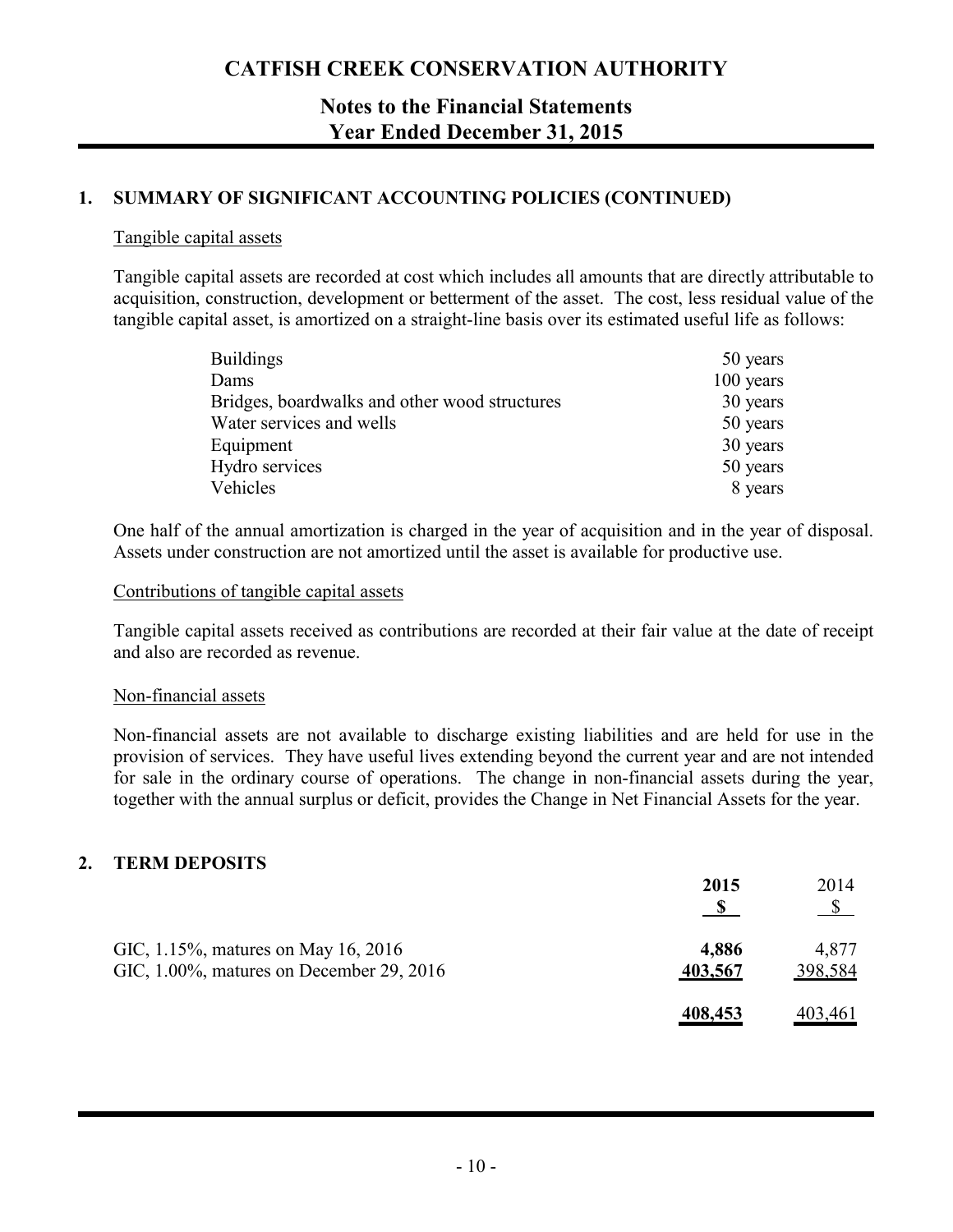### **Notes to the Financial Statements Year Ended December 31, 2015**

#### **3. RESERVES**

CCCA has established a number of internal reserves in order to ensure that funds are available to support future activities. The following reserves have been established:

#### Operational Reserve

The purpose of the operational reserve is to use any accumulated funds for the payment of expenditures that are not covered by government funding.

#### Capital Acquisition Reserve

This fund has been established to support the acquisition of various tangible capital assets as they become due for replacement.

#### Special Programs Reserve

This fund has been established to support funds designated by donors for special conservation projects to be carried out in the watershed.

#### Land Acquisition and Development Reserve

This fund has been established to support the acquisition of environmentally significant properties that would further the objectives of the Catfish Creek Conservation Authority

The reserve fund transfers for the year are outlined in the Schedule of Internal Reserves on page 16 of the financial statements.

#### **4. DEFERRED REVENUES**

|                                    | 2015            | 2014             |
|------------------------------------|-----------------|------------------|
| Camping revenues<br>Grant revenues | 60,672<br>8,872 | 48,303<br>17,172 |
|                                    | 69,544          | <u>65,475</u>    |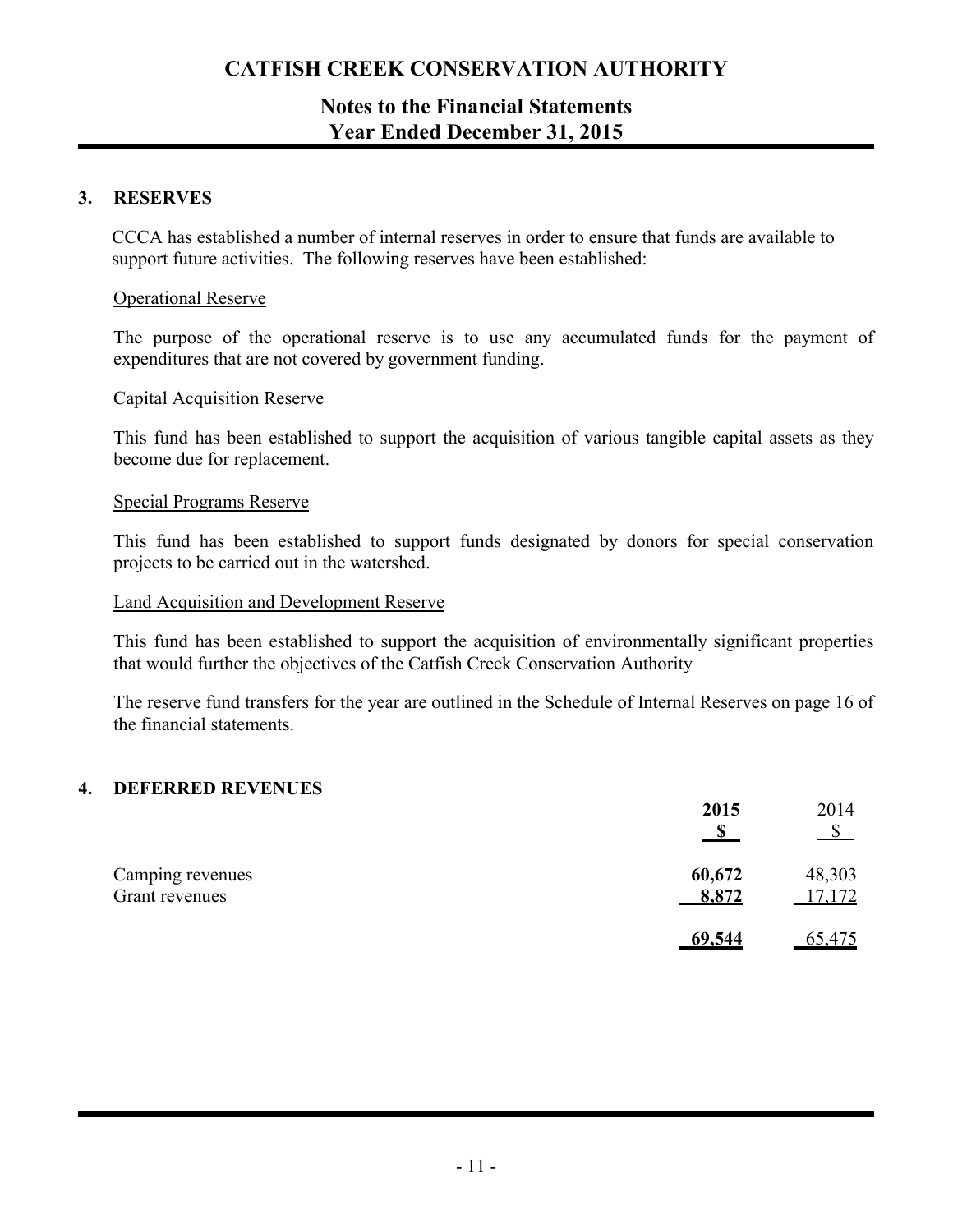### **Notes to the Financial Statements Year Ended December 31, 2015**

#### **5. ACCUMULATED SURPLUS**

The accumulated surplus balance consists of general fund, balances in reserves and investment in tangible capital assets and is made up as follows:

|                                          | 2015      | 2014<br>$\mathbb{S}$ |
|------------------------------------------|-----------|----------------------|
| General fund                             | 376       | 401                  |
| Reserves and reserve funds:              |           |                      |
| Operational reserve                      | 174,373   | 187,173              |
| Capital acquisition reserve              | 65,500    | 63,500               |
| Special programs reserve                 | 185,408   | 178,997              |
| Land acquisition and development reserve | 161,415   | 149,316              |
|                                          | 586,696   | 578,986              |
| Invested in tangible capital assets      | 1,526,124 | 1,517,074            |
|                                          | 2,113,196 | 2,096,461            |

#### **6. MUNICIPAL LEVIES**

The municipalities that participate as members of CCCA and their corresponding financial levies are as follows:

|                               | 2015         | 2014           |
|-------------------------------|--------------|----------------|
|                               | $\mathbf{s}$ | $\mathbb{S}$   |
| Township of Malahide          | 105,641      | 103,829        |
| Municipality of Central Elgin | 64,764       | 61,655         |
| Town of Aylmer                | 64,654       | 61,353         |
| City of St. Thomas            | 14,554       | 14,114         |
| Township of South-West Oxford | 8,555        | 8,271          |
|                               | 258,168      | <u>249,222</u> |

The municipal levy for the Township of Malahide noted above includes a special levy of \$19,648 (2014 - \$22,082) related to the ice management program in Port Bruce.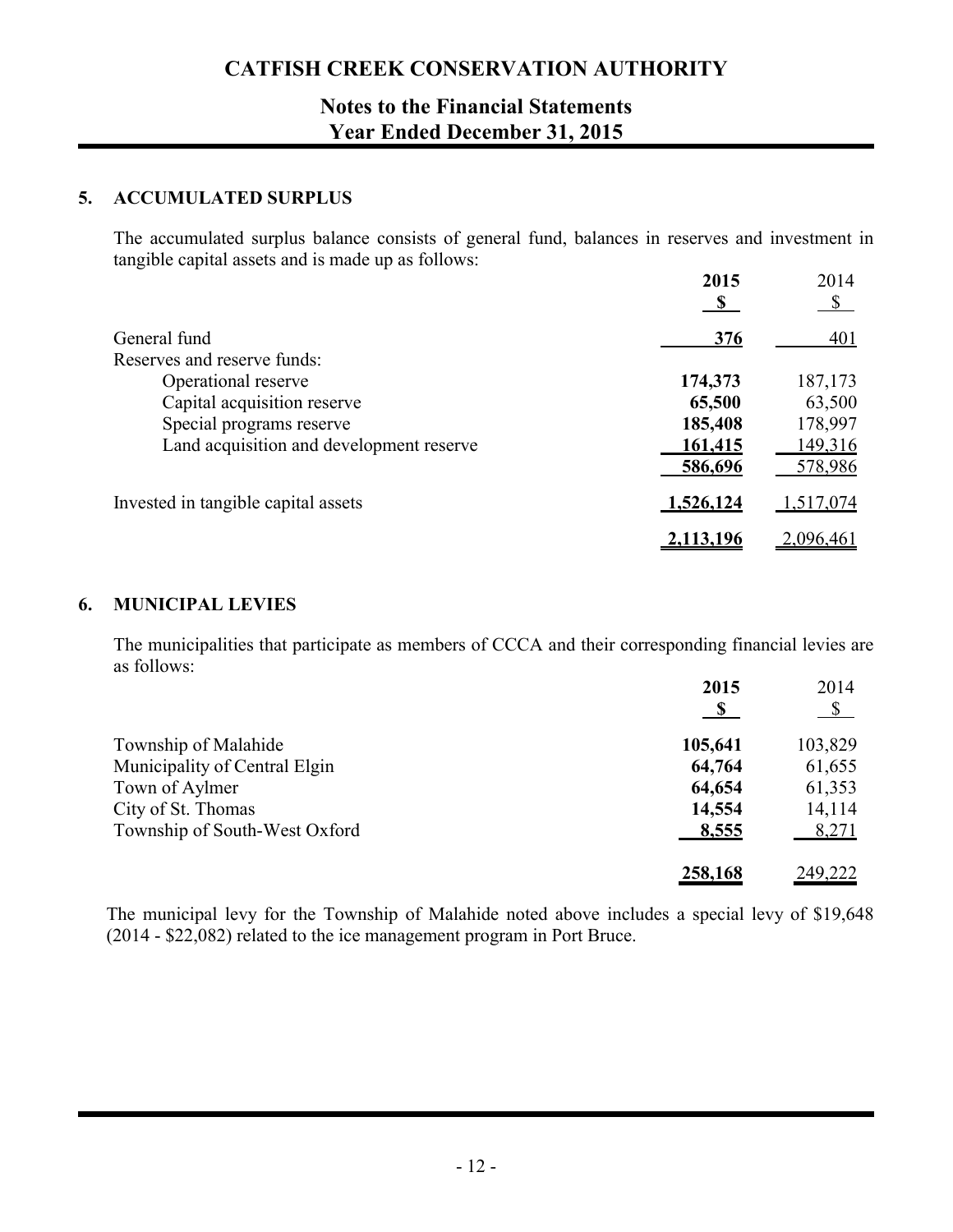### **Notes to the Financial Statements Year Ended December 31, 2015**

#### **7. BUDGETED AMOUNTS**

The budget figures presented in these financial statements are based upon the 2015 budget approved by the CCCA board. Adjustments to budgeted values were required to provide comparative budget values based on the full accrual basis of accounting. The chart below reconciles the approved budget with the budget figures presented in these financial statements. Budget amounts are unaudited.

|                                                 | Approved                      |                             | <b>PSAB</b>                   |
|-------------------------------------------------|-------------------------------|-----------------------------|-------------------------------|
|                                                 | <b>Budget</b><br>$\mathbb{S}$ | Adjustments<br>$\mathbb{S}$ | <b>Budget</b><br>$\mathbb{S}$ |
| <b>REVENUES</b>                                 |                               |                             |                               |
| Camping and day use                             | 495,950                       |                             | 495,950                       |
| Municipal levies (Note 6)                       | 275,559                       |                             | 275,559                       |
| <b>Federal Grants</b>                           | 23,300                        |                             | 23,300                        |
| Other                                           | 90,427                        |                             | 90,427                        |
| Ministry of Natural Resource grants             | 79,835                        |                             | 79,835                        |
| Other provincial grants                         | 147,051                       |                             | 147,051                       |
| Donations and sponsorships                      | 26,970                        |                             | 26,970                        |
| <b>Employment Program Grant</b>                 | 10,000                        |                             | 10,000                        |
| Reserves                                        | 131,136                       | (131, 136)                  |                               |
| Reserves - special projects                     | 42,105                        | (42,105)                    |                               |
| Prior year surplus                              | 400                           | (400)                       |                               |
|                                                 | 1,322,733                     | (173, 641)                  | 1,149,092                     |
| <b>EXPENDITURES</b>                             |                               |                             |                               |
| Camping and day use (Page 18)                   | 488,991                       |                             | 488,991                       |
| Program expenditures (Page 17)                  | 464,035                       |                             | 464,035                       |
| Administration (Page 19)                        | 157,905                       |                             | 157,905                       |
| Special projects, surveys and studies (Page 18) | 145,812                       | (42, 853)                   | 102,959                       |
| Motor Pool (Page 18)                            | 65,990                        |                             | 65,990                        |
| Amortization (Page 20 and 21)                   |                               | 33,803                      | 33,803                        |
|                                                 | 1,322,733                     | (9,050)                     | 1,313,683                     |
| (DEFICIT) FOR THE YEAR                          |                               | (164, 591)                  | (164, 591)                    |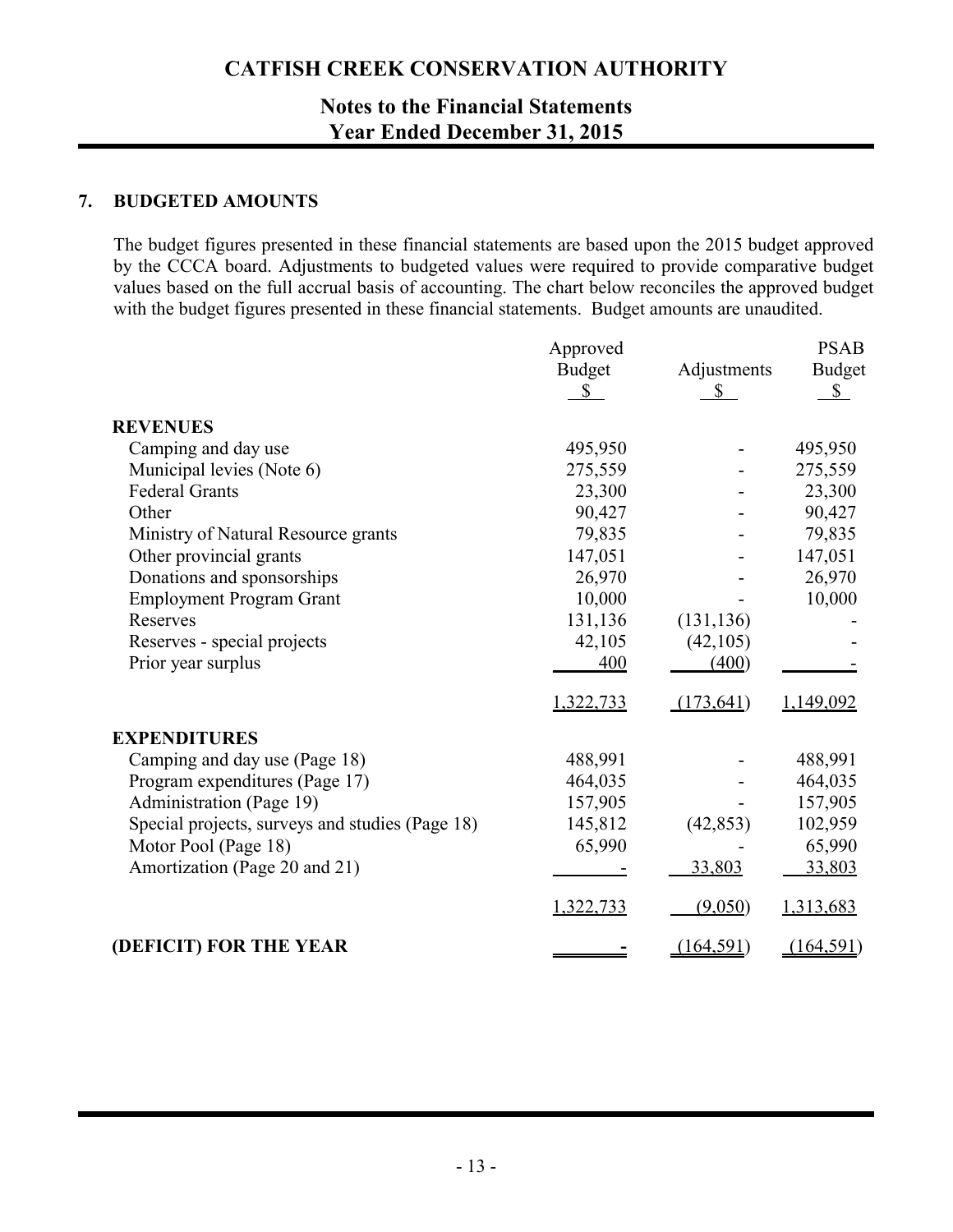### **Notes to the Financial Statements Year Ended December 31, 2015**

#### **8. FINANCIAL INSTRUMENTS**

#### Risks and Concentrations

CCCA is exposed to various risks through its financial instruments. The following analysis provides a measure of the CCCA's risk exposure and concentrations at the statement of financial position date.

#### Liquidity Risk

Liquidity risk is the risk that the CCCA will encounter difficulty in meeting obligations associated with financial liabilities. CCCA is exposed to this risk mainly in respect of its accounts payable and accrued liabilities. Management does not feel this risk is significant.

#### Credit Risk

Credit risk is the risk that one party to a financial instrument will cause a financial loss for the other party by failing to discharge an obligation. CCCA's main credit risk relates to its accounts receivable. Management does not feel this risk is significant.

It is management's opinion that the entity is not exposed to any significant market, interest rate, foreign currency or price risk.

No financial liabilities of the CCCA were in default during the period.

The CCCA was not subject to any covenants during the period.

#### **9. DONATED SERVICES**

Community members have volunteered their time and talents to CCCA. Since these services are not normally purchased and because of the difficulty of determining their fair value, donated services are not recognized in these statements.

#### **10. ECONOMIC DEPENDENCE**

CCCA receives a substantial portion of its revenue from government grants and municipal levies. In 2015 these grants and levies accounted for approximately 47.70% of revenues (2014 - 43.54%).

#### **11. GROUP RRSP**

CCCA has established a Group RRSP plan for all regular full-time employees. Under the terms of the plan, CCCA and the employee are required to make contributions equivalent to 5% of the employee's gross salary.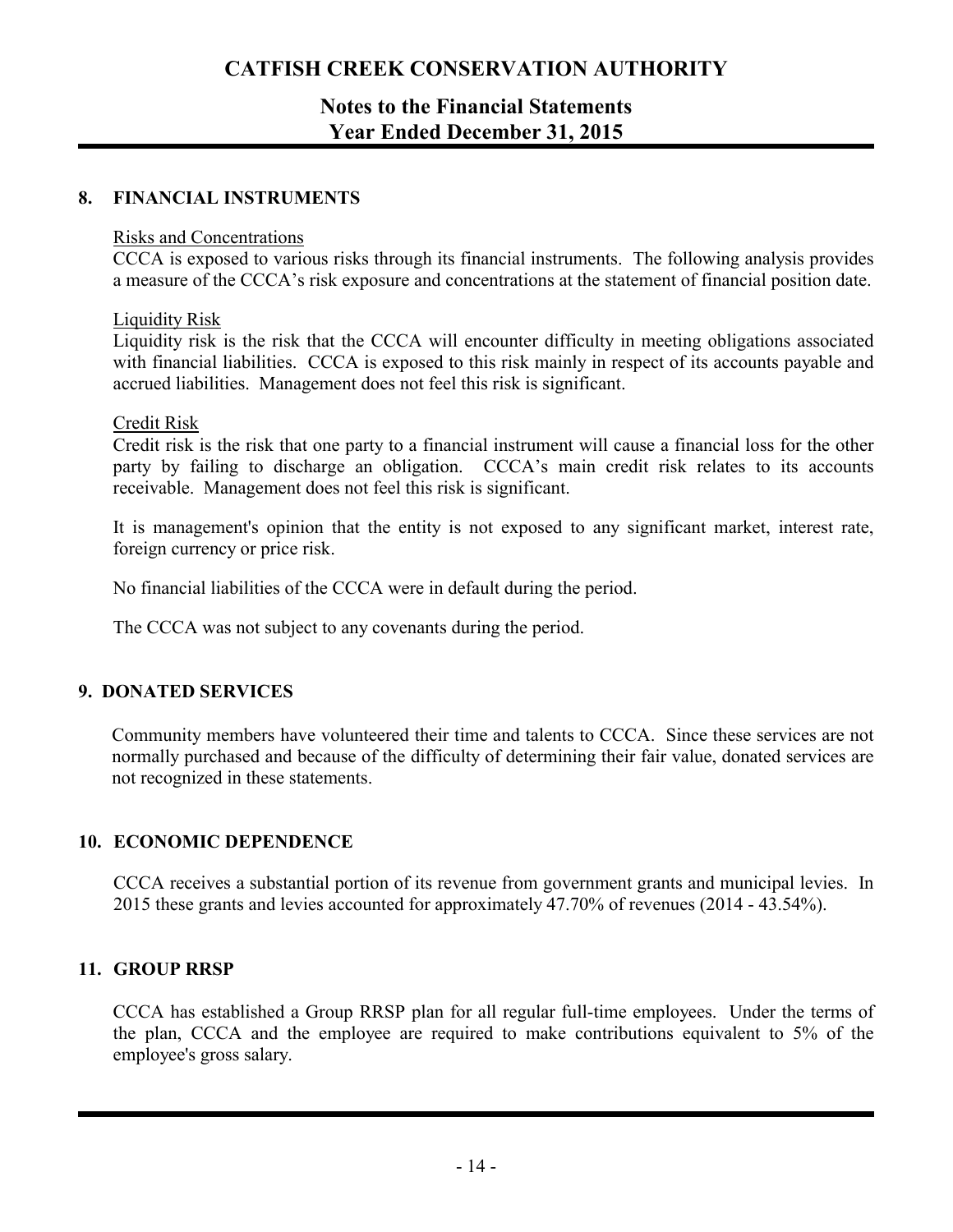### **Notes to the Financial Statements Year Ended December 31, 2015**

#### **12. NON-CASH TRANSACTIONS**

During the year, investments totaling \$403,462 (2014 - \$398,584) matured and were reinvested. These non-cash transactions have been excluded from the statement of cash flows.

#### **13. SUPPLEMENTARY INFORMATION:**

|                                       | 2015      | 2014<br>$\mathcal{S}$ |
|---------------------------------------|-----------|-----------------------|
| Current fund expenditures by object:  |           |                       |
| Other program expenditures            | 622,352   | 515,752               |
| Salaries, wages and employee benefits | 583,236   | 556,316               |
| Insurance                             | 39,355    | 36,862                |
| Amortization                          | 33,803    | 33,893                |
| Municipal taxes                       | 13,820    | 13,673                |
|                                       | 1,292,566 | ,156,496              |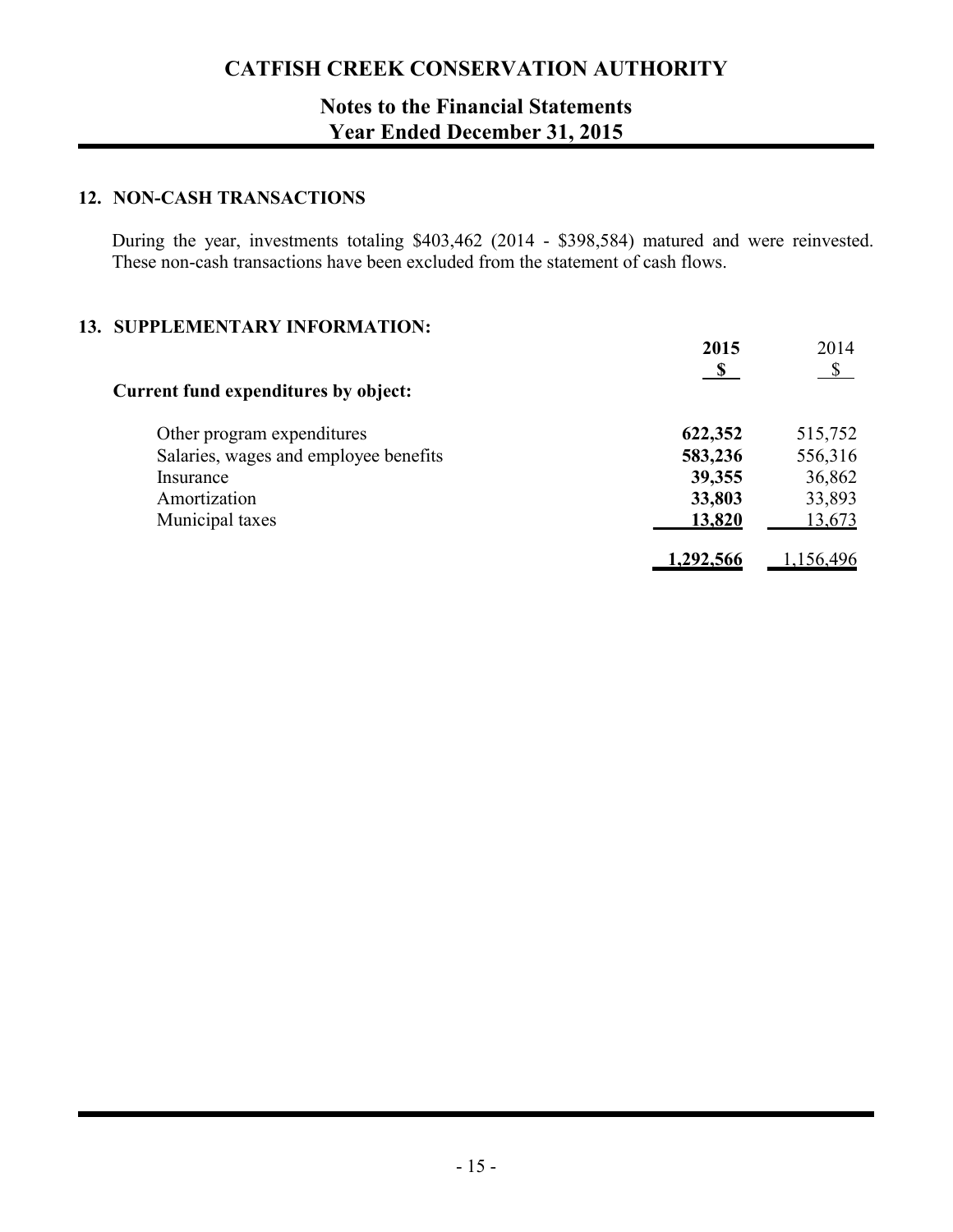# **Schedule of Internal Reserves Year Ended December 31, 2015**

| <b>Operational Reserve</b>                                                                                                                                                                           |                                          |                                          |
|------------------------------------------------------------------------------------------------------------------------------------------------------------------------------------------------------|------------------------------------------|------------------------------------------|
|                                                                                                                                                                                                      | 2015                                     | 2014                                     |
| <b>BALANCE, BEGINNING OF YEAR</b>                                                                                                                                                                    | $\sqrt{s}$<br>187,173                    | $\sqrt{\frac{1}{2}}$<br>194,441          |
| Transfer from (to) operating surplus<br>Transfer from (to) capital acquisition reserve<br>Transfer from (to) special programs reserve<br>Transfer from (to) land acquisition and development reserve | 7,710<br>(2,000)<br>(6, 411)<br>(12,099) | (152, 655)<br>17,033<br>32,229<br>96,125 |
| <b>BALANCE, END OF YEAR</b>                                                                                                                                                                          | <u>174,373</u>                           | 187,173                                  |
| <b>Capital Acquisition Reserve</b>                                                                                                                                                                   |                                          |                                          |
|                                                                                                                                                                                                      | 2015<br>S                                | 2014<br>S                                |
| <b>BALANCE, BEGINNING OF YEAR</b>                                                                                                                                                                    | 63,500                                   | 80,533                                   |
| Transfer from (to) operational reserve                                                                                                                                                               | 2,000                                    | (17, 033)                                |
| <b>BALANCE, END OF YEAR</b>                                                                                                                                                                          | 65,500                                   | 63,500                                   |
| <b>Special Programs Reserve</b>                                                                                                                                                                      |                                          |                                          |
|                                                                                                                                                                                                      | 2015                                     | 2014                                     |
| <b>BALANCE, BEGINNING OF YEAR</b>                                                                                                                                                                    | S<br>178,997                             | $rac{$}{211,226}$                        |
| Transfer from (to) operational reserve                                                                                                                                                               | 6,411                                    | (32, 229)                                |
| <b>BALANCE, END OF YEAR</b>                                                                                                                                                                          | 185,408                                  | 178,997                                  |
| <b>Land Acquisition and Development Reserve</b>                                                                                                                                                      |                                          |                                          |
|                                                                                                                                                                                                      | 2015                                     | 2014                                     |
| <b>BALANCE, BEGINNING OF YEAR</b>                                                                                                                                                                    | $\mathbf{s}$<br>149,316                  | $\frac{1}{2}$<br>245,441                 |
| Transfer from (to) operational reserve                                                                                                                                                               | <u>12,099</u>                            | (96, 125)                                |
| <b>BALANCE, END OF YEAR</b>                                                                                                                                                                          | 161,415                                  | <u>149,316</u>                           |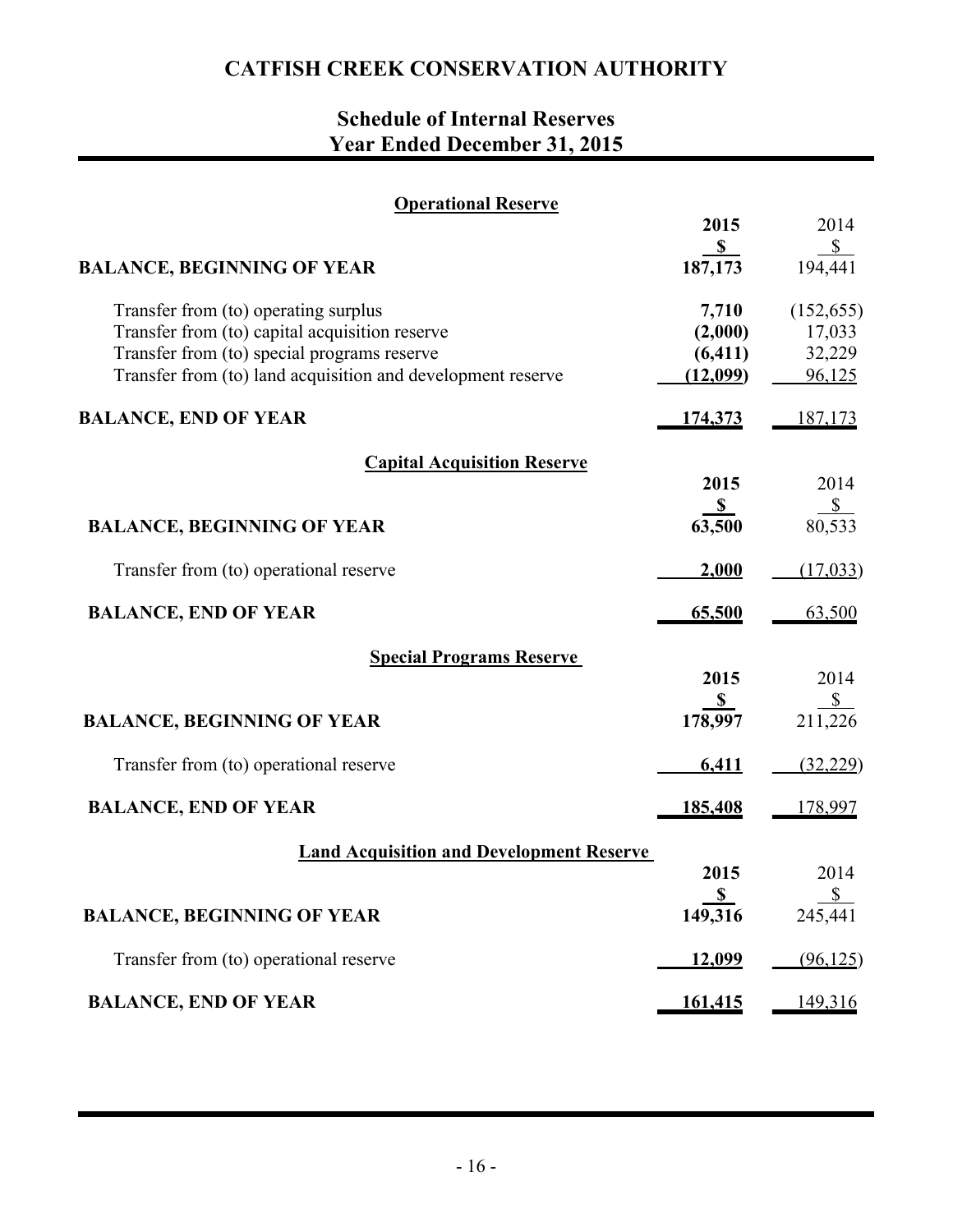# **Schedule of Program Expenditures Year Ended December 31, 2015**

|                                        | 2015         | 2014                   |
|----------------------------------------|--------------|------------------------|
|                                        | Actual       | Actual                 |
|                                        | $\mathbf{s}$ | $\sqrt{\frac{2}{\pi}}$ |
| <b>PROGRAM EXPENDITURES</b>            |              |                        |
| Flood forecast and warning             | 142,747      | 138,201                |
| Water management programs              | 47,914       | 51,432                 |
| Watershed stewardship                  | 33,160       | 24,137                 |
| Ice management                         | 33,027       | 32,766                 |
| Plan input                             | 29,777       | 32,945                 |
| Tree planting                          | 27,958       | 28,961                 |
| Conservation information and education | 23,589       | 24,049                 |
| Watershed planning                     | 16,617       | 17,249                 |
| Flood control structures               | 10,927       | 10,909                 |
| Woodlot management                     | 7,667        | 7,312                  |
| <b>Technical studies</b>               | 6,388        | 6,923                  |
| Fish and wildlife habitat              | 171          |                        |
|                                        | 379,942      | 374,884                |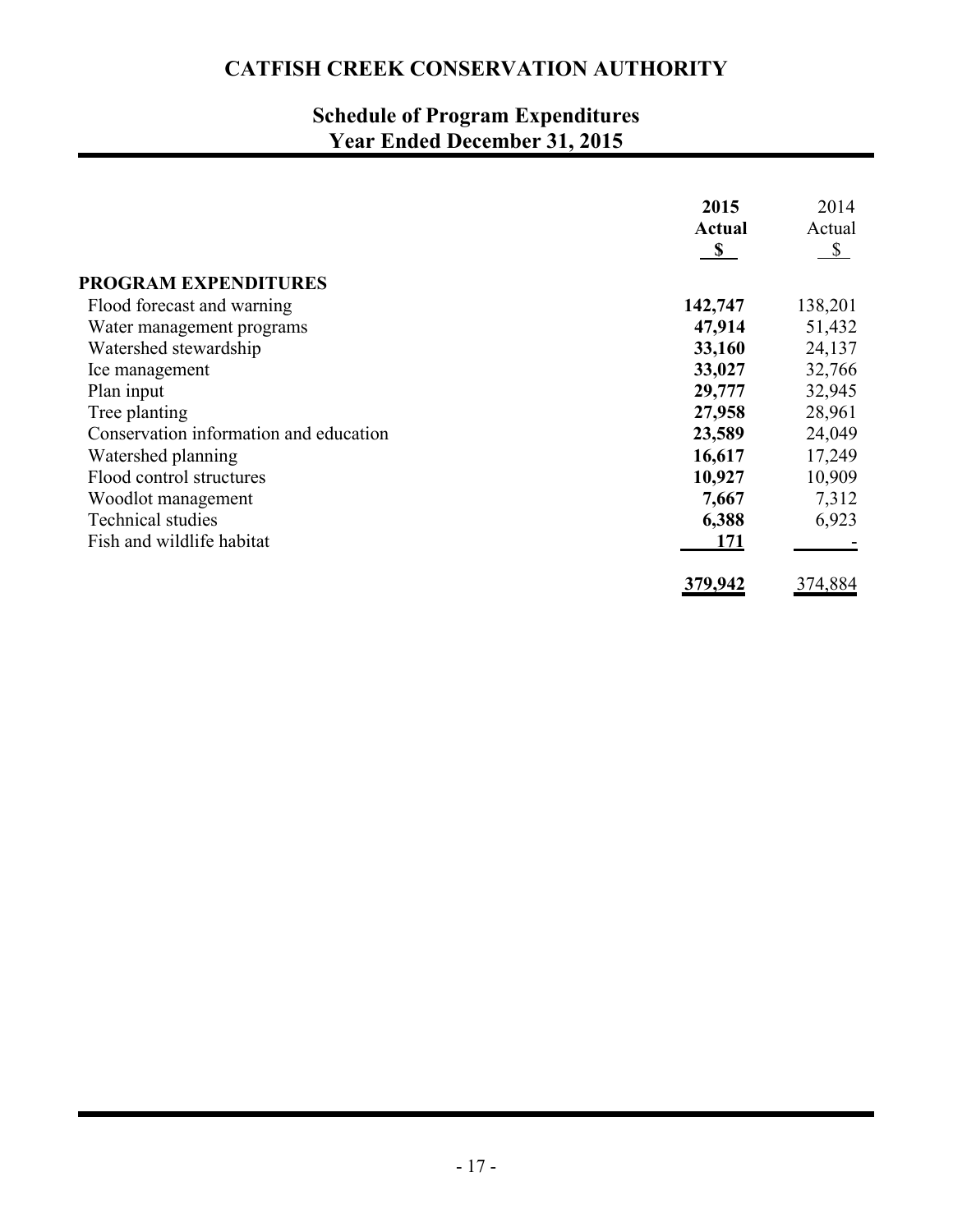# **Schedule of Other Expenditures Year Ended December 31, 2015**

### **Camping and Day Use**

|                                                                                                                                                  | 2015<br><b>Actual</b><br>S             | 2014<br>Actual<br>$\sqrt{s}$           |
|--------------------------------------------------------------------------------------------------------------------------------------------------|----------------------------------------|----------------------------------------|
| Campground wages<br>Campground expenses<br>Utilities<br>Maple syrup program                                                                      | 253,583<br>109,896<br>75,882<br>51,913 | 239,287<br>115,947<br>65,038<br>52,455 |
|                                                                                                                                                  | 491,274                                | 472,727                                |
| <b>Special Projects, Surveys and Studies</b>                                                                                                     |                                        |                                        |
|                                                                                                                                                  | 2015<br><b>Actual</b><br>S             | 2014<br>Actual<br>$S_{-}$              |
| Other conservation lands<br>Special projects - other<br>Special projects - Springwater Conservation Area<br>Special projects - contract services | 201,998<br>37,313<br>2,401             | 83,400<br>28,412<br>5,765<br><u>23</u> |
|                                                                                                                                                  | 241,712                                | 117,600                                |
| <b>Motor Pool</b>                                                                                                                                |                                        |                                        |
|                                                                                                                                                  | 2015<br><b>Actual</b><br>S             | 2014<br>Actual<br>$S_{-}$              |
| Maintenance and general repairs<br>Fuel                                                                                                          | 18,128<br>11,421                       | 15,882<br>14,530                       |
| Insurance and licences                                                                                                                           | 9,361<br>38,910                        | <u>7,257</u><br>37,669                 |
| Less internal charges for usage                                                                                                                  | (39,198)                               | (34,932)                               |
|                                                                                                                                                  | (288)                                  | 2,737                                  |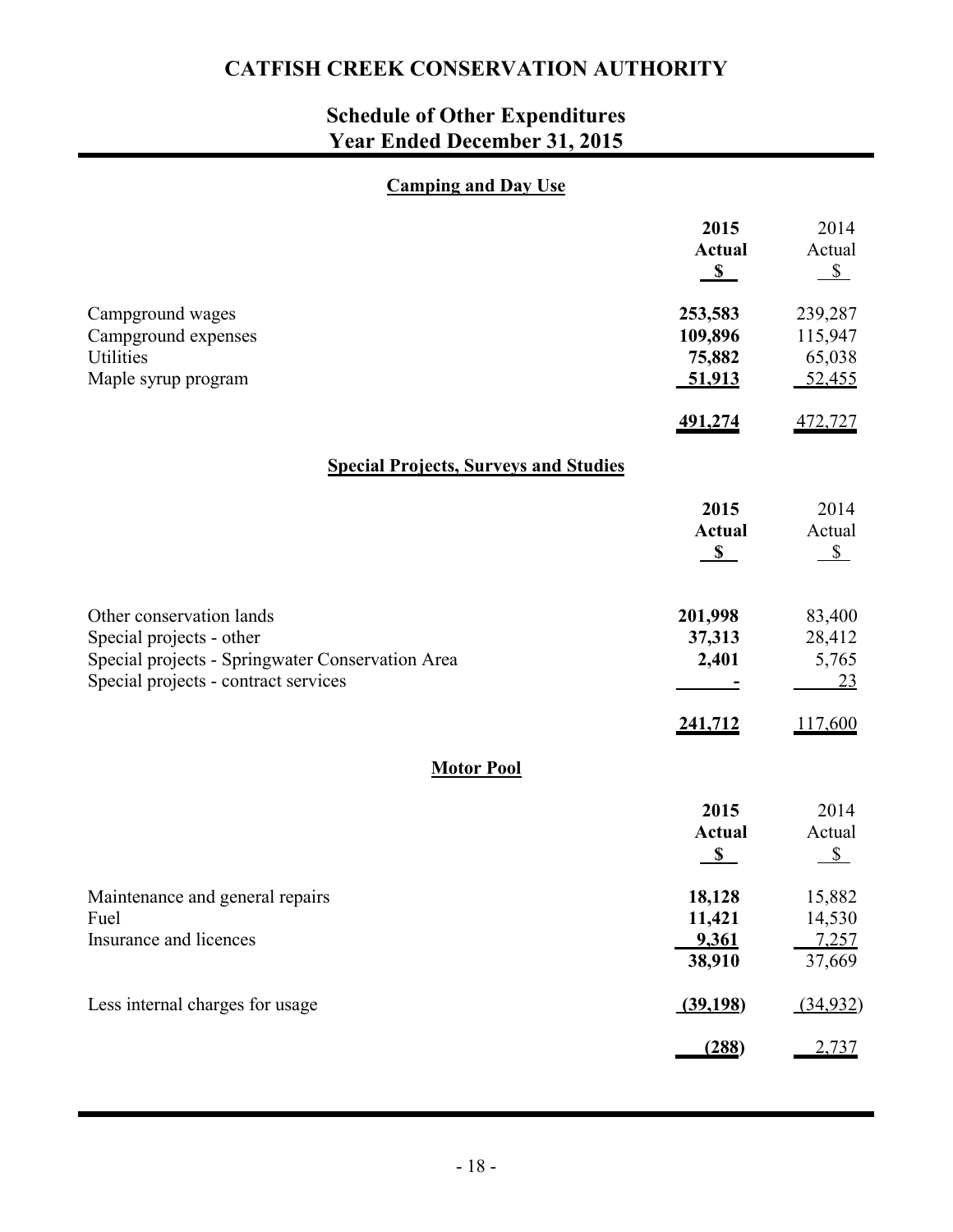### **Schedule of Administrative Expenditures Year Ended December 31, 2015**

|                                                                                                                               | 2015<br><b>Actual</b><br>$\mathbf S$                      | 2014<br>Actual<br>$\mathbb{S}$                     |
|-------------------------------------------------------------------------------------------------------------------------------|-----------------------------------------------------------|----------------------------------------------------|
| <b>WAGES AND BENEFITS</b>                                                                                                     |                                                           |                                                    |
| Administrative staff salaries<br><b>Employee benefits</b>                                                                     | 65,562<br><u>17,217</u><br>82,779                         | 72,303<br>19,011<br>91,314                         |
| <b>GENERAL EXPENSES</b>                                                                                                       |                                                           |                                                    |
| <b>Conservation Ontario Levy</b><br>Professional fees<br>Insurance and taxes<br>General expenses<br>Bank charges and interest | 17,051<br>7,632<br>7,013<br>2,623<br><u>420</u><br>34,739 | 16,978<br>7,637<br>6,857<br>2,568<br>420<br>34,460 |
| <b>RENT AND UTILITY SERVICES</b>                                                                                              |                                                           |                                                    |
| Light, heat, power and water<br>Office cleaning and maintenance<br>Telephone                                                  | 5,680<br>2,087<br>2,368<br>10,135                         | 5,239<br>2,592<br>2,443<br>10,274                  |
| <b>TRAVEL EXPENSES AND ALLOWANCE</b><br>Members allowances and expenses<br>Staff mileage and expenses                         | 6,664<br>570<br>7,234                                     | 5,496<br><u>766</u><br>6,262                       |
| <b>EQUIPMENT PURCHASES AND RENTAL</b>                                                                                         |                                                           |                                                    |
| Equipment purchase and rental<br>Equipment maintenance                                                                        | 5,887<br>2,311<br>8,198                                   | 6,221<br>1,441<br>7,662                            |
| <b>MATERIAL AND SUPPLIES</b>                                                                                                  |                                                           |                                                    |
| Stationery and office supplies<br>Postage                                                                                     | 1,694<br>957<br>2,651                                     | 2,901<br>693<br>3,594                              |
|                                                                                                                               | 145,736                                                   | 153,566                                            |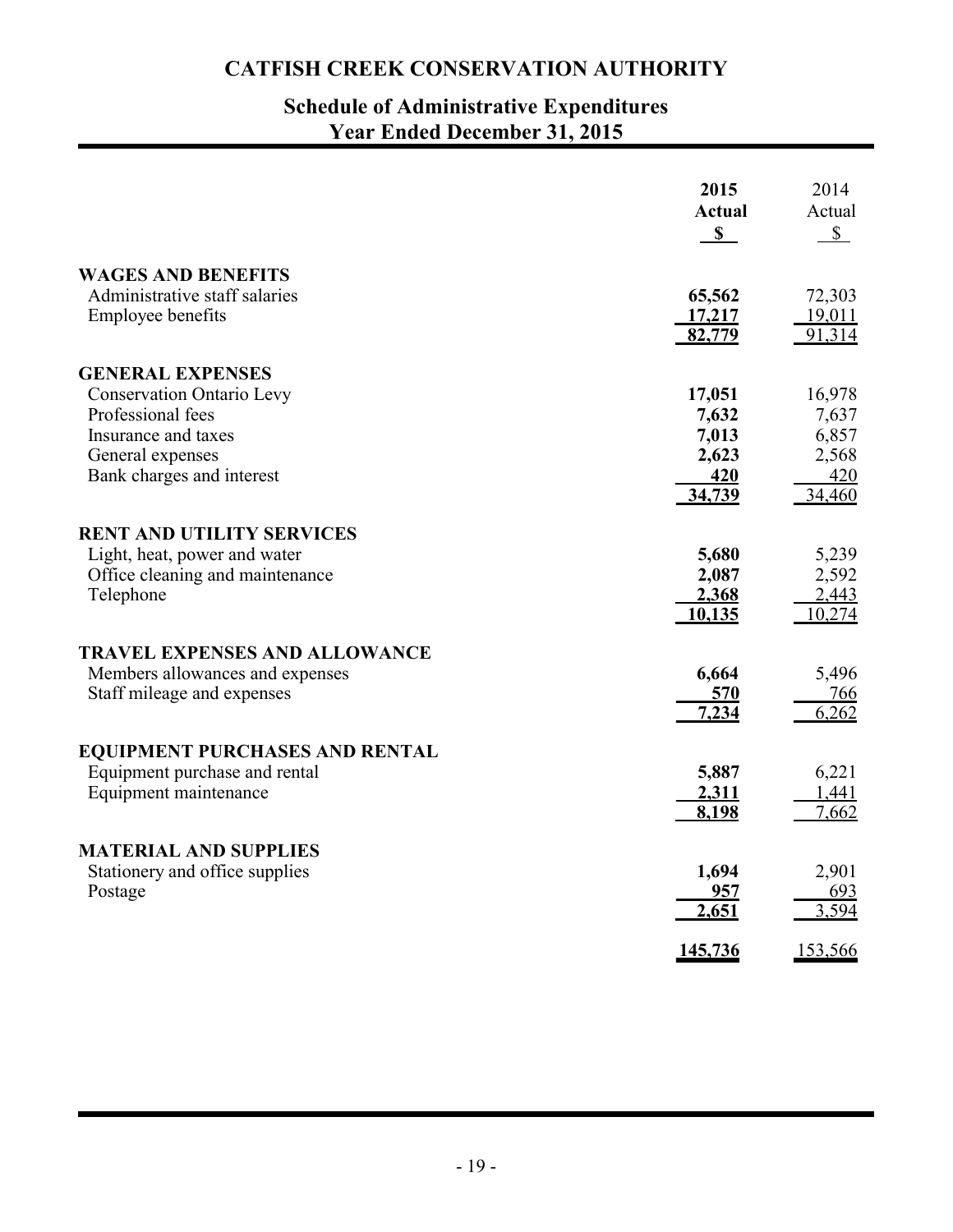# **CATFISH CREEK CONSERVATION AUTHORITY Schedule of Tangible Capital Assets Year Ended December 31, 2015**

|                                      | Opening<br>Historical<br>Cost<br>Balance<br>(Jan 1/15) | 2015<br>Acquisitions | 2015<br>Disposals | 2015<br>Write-Offs | Ending<br>Balance<br>(Dec $31/15$ ) | Opening<br>Historical Accumulated<br>Cost Amortization<br>Balance<br>(Jan 1/15) | 2015 | 2015<br>Disposals Amortization | 2015<br>Write-Offs | Ending<br>Accumulated<br>Amortization<br>Balance<br>(Dec $31/15$ ) | Ending<br>Net<br><b>Book</b><br>Value<br>(Dec $31/15$ ) |
|--------------------------------------|--------------------------------------------------------|----------------------|-------------------|--------------------|-------------------------------------|---------------------------------------------------------------------------------|------|--------------------------------|--------------------|--------------------------------------------------------------------|---------------------------------------------------------|
| <b>ASSET TYPE</b>                    |                                                        |                      |                   |                    |                                     |                                                                                 |      |                                |                    |                                                                    |                                                         |
| <b>Infrastructure Related</b>        |                                                        |                      |                   |                    |                                     |                                                                                 |      |                                |                    |                                                                    |                                                         |
| Land                                 | 891,436                                                |                      |                   | $\sim$             | 891,436                             |                                                                                 |      |                                |                    |                                                                    | 891,436                                                 |
| Buildings (Note 1)                   | 451,462                                                | 42,853               |                   | $\sim$             | 494,315                             | 239,437                                                                         |      | 8,412                          | $\blacksquare$     | 247,849                                                            | 246,466                                                 |
| Dams                                 | 216,100                                                |                      |                   | $\sim$             | 216,100                             | 92,807                                                                          |      | 2,161                          |                    | 94,968                                                             | 121,132                                                 |
| Bridges, boardwalks and              |                                                        |                      |                   |                    |                                     |                                                                                 |      |                                |                    |                                                                    |                                                         |
| other wood structures                | 129,690                                                |                      |                   | $\sim$             | 129,690                             | 54,591                                                                          |      | 4,011                          |                    | 58,602                                                             | 71,088                                                  |
| Water services and wells             | 78,926                                                 |                      |                   | $\blacksquare$     | 78,926                              | 25,366                                                                          |      | 1,578                          |                    | 26,944                                                             | 51,982                                                  |
| Hydro services                       | 44,510                                                 |                      |                   |                    | 44,510                              | 1,335                                                                           |      | 890                            |                    | 2,225                                                              | 42,285                                                  |
|                                      | 1,812,124                                              | 42,853               |                   |                    | 1,854,977                           | 413,536                                                                         |      | 17,052                         |                    | 430,588                                                            | 1,424,389                                               |
| <b>General Capital</b>               |                                                        |                      |                   |                    |                                     |                                                                                 |      |                                |                    |                                                                    |                                                         |
| Equipment                            | 105,842                                                |                      |                   | $\blacksquare$     | 105,842                             | 33,690                                                                          |      | 3,528                          |                    | 37,218                                                             | 68,624                                                  |
| Vehicles                             | 182,453                                                |                      |                   |                    | 182,453                             | 136,119                                                                         |      | 13,223                         |                    | 149,342                                                            | 33,111                                                  |
|                                      |                                                        |                      |                   |                    |                                     |                                                                                 |      |                                |                    |                                                                    |                                                         |
|                                      | 288,295                                                |                      |                   |                    | 288,295                             | 169,809                                                                         |      | 16,751                         |                    | 186,560                                                            | 101,735                                                 |
| <b>Total Tangible Capital Assets</b> | 2,100,419                                              | 42,853               |                   |                    | 2,143,272                           | 583,345                                                                         |      | 33,803                         |                    | 617,148                                                            | 1,526,124                                               |

Note 1: Included in tangible capital assets for the year is a building under construction. The additions for the year end total \$42,853 and are not being amortized.